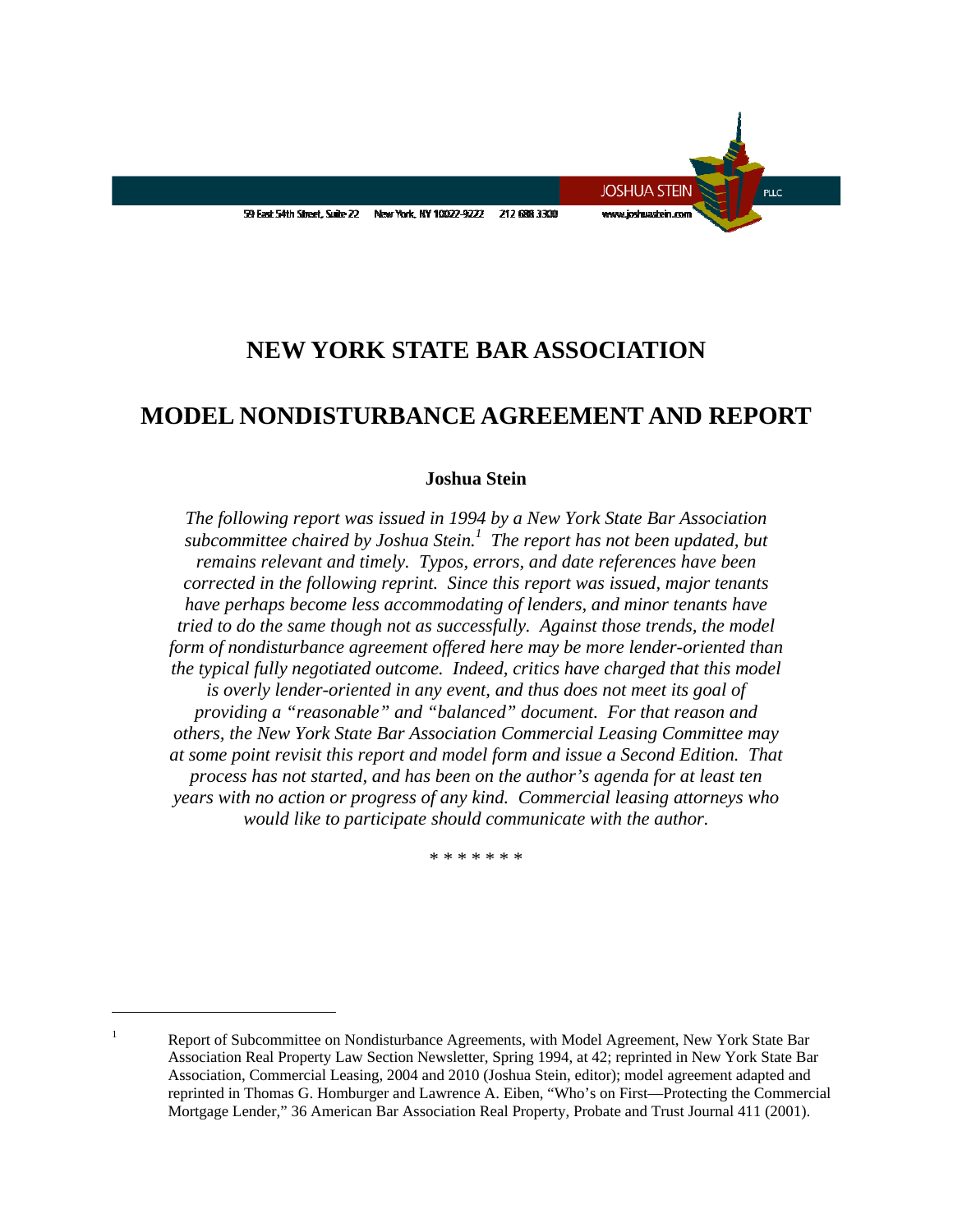#### **REPORT OF SUBCOMMITTEE ON NONDISTURBANCE AGREEMENTS COMMERCIAL LEASING COMMITTEE REAL PROPERTY LAW SECTION NEW YORK STATE BAR ASSOCIATION**

Most commercial leases provide that the tenant's estate is "subordinate" to the landlord's mortgage. This means that if the landlord's mortgagee were to foreclose its mortgage and name the tenant as a party defendant in the foreclosure action, then the foreclosure would terminate the tenant's lease and, with it, the tenant's right to occupancy. Whoever purchased the collateral at the foreclosure sale would do so free and clear of the lease.

Most commercial tenants do not understand why, if their landlord defaults on its mortgage, the mortgagee or anyone else should have the right to terminate the tenant's occupancy. As a result, any commercial tenant that leases a significant amount of space, intends to make a significant investment in tenant improvements, or otherwise has significant negotiating strength often will not allow its lease to simply be "subordinate" to the mortgage.

Instead, commercial tenants negotiating new leases commonly insist that the landlord obtain for them a "nondisturbance" agreement from the mortgagee. This agreement states that if the mortgagee forecloses, the mortgagee will honor and recognize the tenant's lease and not disturb the tenant's rights under the lease. Such an agreement is often called a "Subordination, Nondisturbance and Attornment Agreement" or some variation thereof (an "SNDA" agreement).

In the Eighties, mortgagees generally "granted" SNDA agreements to few tenants, often only nationally recognized tenants or other tenants with significant leverage and creditworthiness, and then only after careful review of the proposed lease. Moreover, those agreements would generally limit the tenant's rights and protect the mortgagee's interests in every possible way. Mortgagees would also sometimes try to use SNDA agreements as an occasion to renegotiate leases, adding such provisions as environmental indemnities from the tenant.

In the real estate world of the Nineties, in which rent-paying tenants constitute the only meaningful source of value for real estate, mortgagees are more willing to "grant" nondisturbance. A tenant that might not have been able to obtain an SNDA agreement in 1986 will routinely ask for one, and is more likely to get it, in 1993. Moreover, mortgagees have learned that some of the provisions in SNDA agreements can serve the mortgagee's interests as well.

SNDA agreements typically address issues about the relationship between the mortgagee and the tenant, usually resolving those issues within a predictable range of outcomes. In some cases, however, a "strong" or "unreasonable" (prospective) mortgagee or a "strong" or "unreasonable" (prospective) tenant will propose an SNDA agreement that deals with the standard issues in ways outside the normal range of outcomes or raises issues outside the normal range of issues. In those cases, SNDA negotiations can evolve into a renegotiation of the lease.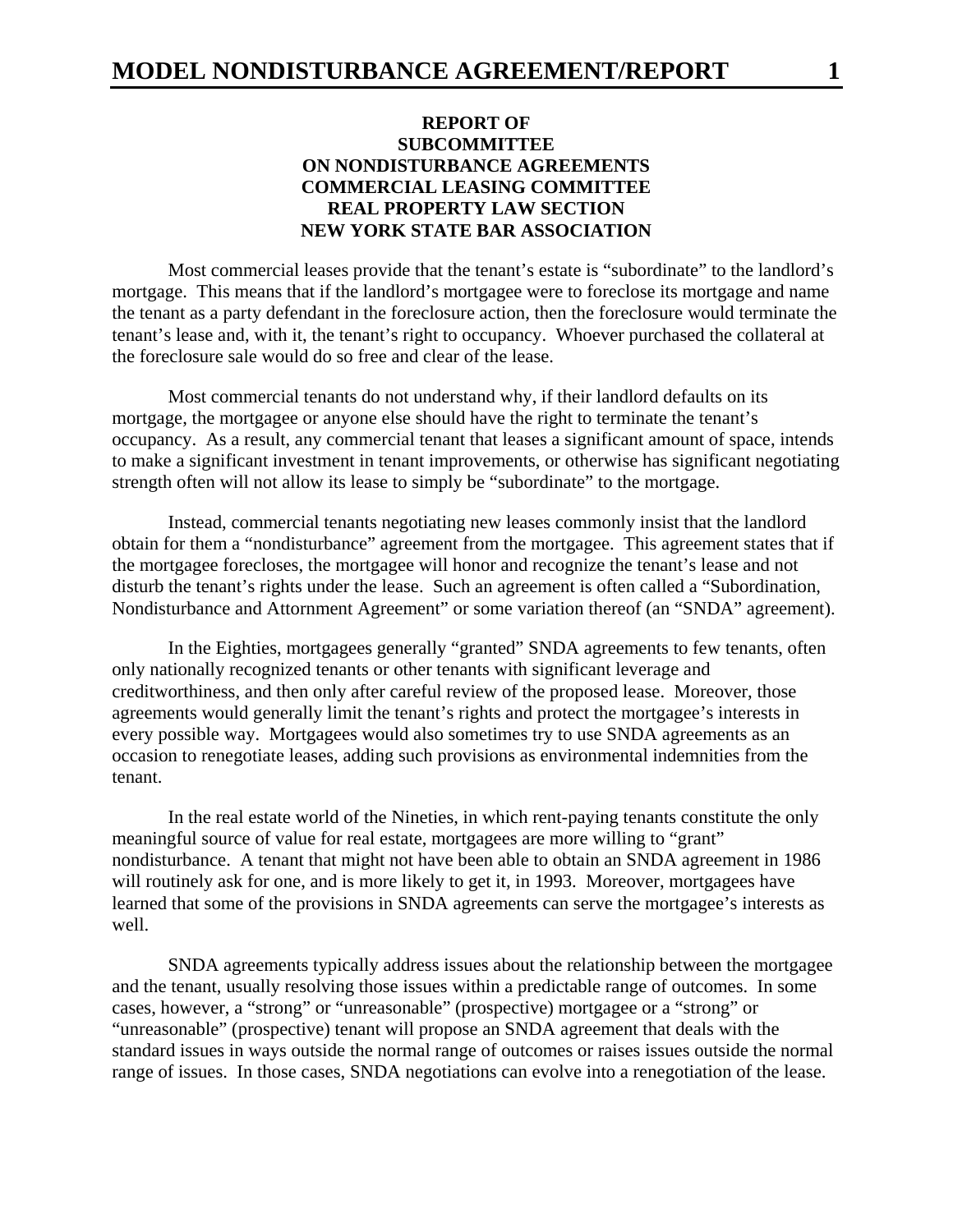These aberrational approaches can produce negotiations that are complicated, time-consuming and not completely satisfactory to anyone.

To simplify and streamline negotiations of SNDA agreements and to define a "reasonable" baseline, the Commercial Leasing Committee of the New York State Bar Association Real Property Section decided in 1992 to assign to a subcommittee the responsibility to develop a model SNDA agreement. That model is attached to this report, followed by brief instructions regarding its use.

The following comments are intended, among other things, to guide the user of this model SNDA agreement, explain some judgments and decisions the subcommittee made, and call the user's attention to other commonly negotiated outcomes for some of these issues.

# **I. OVERALL APPROACH AND PURPOSE.**

The model SNDA agreement is a complete agreement intended for cases where the parties want to minimize or eliminate negotiations and get the job done in a reasonable way. It is suitable for transactions of any size. It may be especially appealing for relatively small loans and relatively small tenancies that will not support significant transaction costs and negotiations. This form is also designed to be a flexible starting point or reference point for use in transactions where the parties customize their own SNDA agreement.

The model SNDA agreement seeks to resolve each of the usual SNDA agreement issues in a standard and reasonable manner, reflecting industry concerns. Based on the subcommittee's review of dozens of specimen SNDA agreements, the model also includes a few provisions that have recently begun to appear in some SNDA agreements but are not yet part of the basic issues covered in nearly every SNDA agreement. Additional issues are mentioned in these cover notes.

The model SNDA agreement reflects the subcommittee's view of how a well-represented mortgagee and a well-represented tenant could resolve the typical SNDA agreement issues without material prejudice. Some provisions in the model SNDA agreement can be characterized as "pro-mortgagee," others as "pro-tenant." As a whole, however, this model form represents an appropriate accommodation of the competing interests consistent with normal marketplace outcomes of negotiations between reasonably well-represented parties. In the aggregate, the subcommittee believes it is a "fair" and even-handed document.

Although an SNDA agreement plays an important role by defining the relationship between a mortgagee and a tenant, it is ancillary to the basic contract between the mortgagee and the mortgagor, which is the mortgage, and the basic contract between the landlord and the tenant, which is the lease. The parties should make sure the mortgage and the lease do what they need to do and give each party the protections it needs, rather than rely on the SNDA agreement to repair problems and plug gaps in the landlord-tenant or mortgagor-mortgagee relationship. The starting point should always be the mortgage and the lease.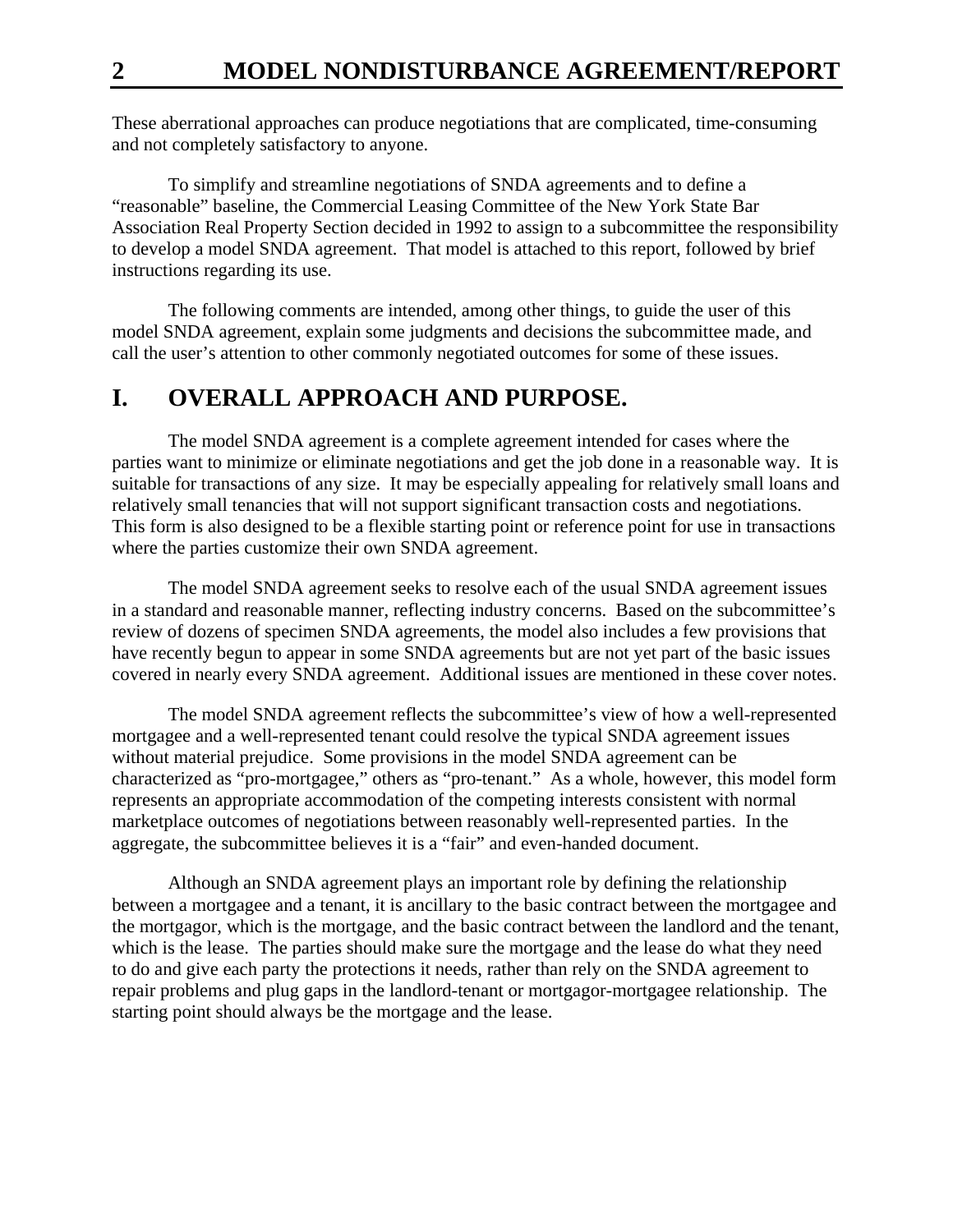# **II. USE OF THE MODEL SNDA AGREEMENT.**

In addition to the instructions that follow the model SNDA Agreement, the matters listed below should be considered in preparing an SNDA Agreement based on the attached model.

#### **A. Recordation**

The subcommittee believes every SNDA agreement should be recorded whether or not the lease or a memorandum thereof has been. The subcommittee disapproves of the common practice of not recording SNDA agreements. Of course, if the lease prohibits recording, tenant's counsel should consider whether recording an SNDA agreement might violate that prohibition. In arranging execution of a SNDA agreement, tenant's counsel should also prepare any ancillary affidavits, tax returns, a copy of the tenant's lease, and similar documentation that the recording office may require.

#### **B. Use Outside New York**

The model SNDA agreement should not be used outside New York State without consulting local counsel. It is, however, a generic document. The only provisions deliberately tailored to reflect New York law and practice are the cover page and choice of law. Part of the rationale for how the model SNDA agreement treats security deposits (§ 4.3) derives from New York law on treatment of security deposits in a sale of a building. If that law varies in other states, the variation may suggest a different result on security deposits. Similarly, if the model SNDA agreement is used in an "automatic cut-off" state (one where a foreclosure automatically terminates subordinate leases regardless of what the parties agree), then the mortgagee may desire to make leases be "prior" to the mortgage, on all the same terms and conditions set forth in the model SNDA agreement.

#### **C. Estoppel Certificate**

The estoppel certificate in the model SNDA Agreement (§ 7) will often need to be tailored for the particular lease, including: (a) whether the landlord has finished construction work and the tenant has taken possession; (b) identification of any presently determinable important dates, such as the "Commencement Date" or the "Rent Commencement Date"; (c) the status of any tenant termination options that may no longer exist if certain time periods lapse or certain conditions are satisfied; and (d) the extent of the tenant's obligations under the lease to deliver estoppel certificates.

# **III. NEGOTIABLE ISSUES.**

The following are some basic issues raised by any SNDA agreement, and a description of how those issues were resolved in the model SNDA agreement, and why. Most of these issues are of a nature such that one side will "win" on the issue and the other side will "lose"; both sides cannot be accommodated. Particularly for these "zero-sum" issues, it was necessary to draw reasonable lines in the belief that the package as a whole is reasonable and sensible. Every issue can be resolved in other ways.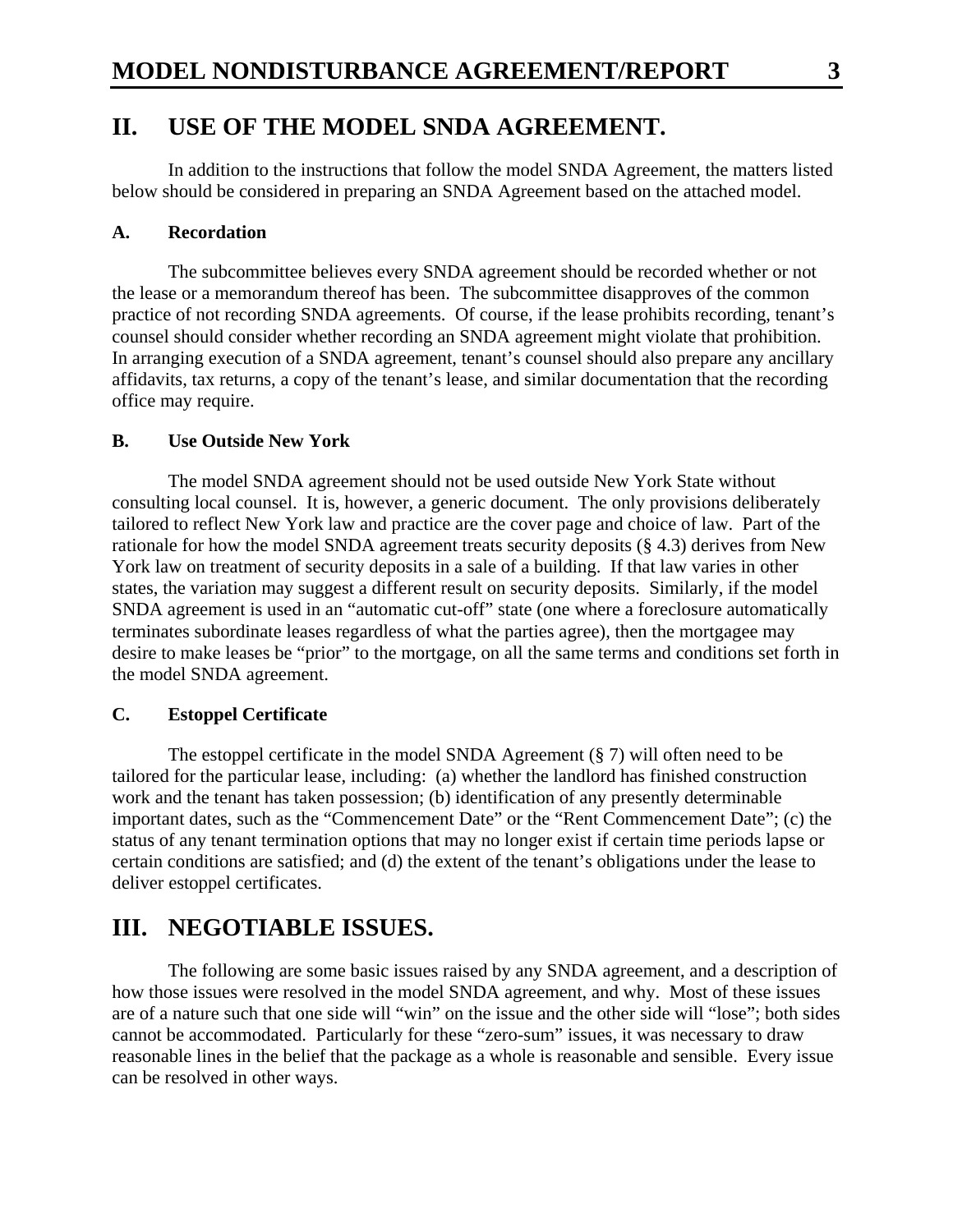#### **A. Basic Economic Terms of Lease**

The subcommittee believes the tenant should be entitled to the basic economic and possessory benefits of the lease it negotiated with the landlord. The mortgagee should not be able to modify fundamental business terms or override extension options, expansion options, representations and warranties, or similar terms that the tenant was able to negotiate with the landlord. The favorable outcomes of these negotiations were presumably reflected in the rent the tenant agreed to pay, thereby creating the value to support the loan. Once the mortgagee approves the lease (or is required, under the loan documents, to live with the lease), the mortgagee should, as a starting point, honor the business terms the tenant negotiated with the landlord. This approach forces the mortgagee to carefully review the lease to identify specific objectionable provisions and try to renegotiate them with the tenant.

#### **B. Security Deposit**

The model SNDA agreement places on the tenant the risk that the landlord will misapply the tenant's security deposit (§ 4.3). The mortgagee is not responsible for security deposits unless actually received by the mortgagee. It might be reasonable to require the mortgagee to be responsible for the security deposit—effectively forcing the mortgagee to hold all security deposits from the inception of the loan—but the subcommittee decided to place the risk on the tenant. This approach tracks the normal negotiated outcome in SNDA agreements and the New York statute requiring actual delivery of security deposits to a purchaser for the purchaser to incur liability for them (N.Y. Gen. Oblig. Law § 7-105(2)).

#### **C. Construction Work**

Many SNDA agreements categorically excuse the mortgagee from any obligation to complete construction that the landlord failed to complete (including even initial fixturization), yet permit the mortgagee to collect rent after foreclosure premised on the space being delivered in the condition required by the lease. The subcommittee believes this position is unreasonable. It is, however, the standard treatment of this issue in mortgagees' standard form SNDA agreements. It sometimes survives tenant negotiations. The subcommittee tried to formulate a single "standard" reasonable solution to this problem, but found it impossible to do so because leases reflect different business deals regarding construction. Therefore the subcommittee left the matter for negotiation between the actual mortgagee and the actual tenant (to be memorialized in each case in a separate "schedule" to the model SNDA agreement). If the parties do not specifically address the issue and the mortgagee names the tenant as a defendant in the foreclosure action, then the mortgagee will, after foreclosure, have no obligation to complete or pay for the tenant's construction and the tenant will have no recourse against the mortgagee (§ 4.6). As one way to resolve this issue, the subcommittee considered but ultimately did not adopt the following provision, which is presented here only as a sample starting point for consideration:

If Former Landlord has failed to perform Landlord's Construction-Related Obligation(s) with respect to Tenant's initial occupancy of Tenant's Premises and Successor Landlord does not agree in writing within 30 days after Tenant's demand after the date of attornment to complete such Construction-Related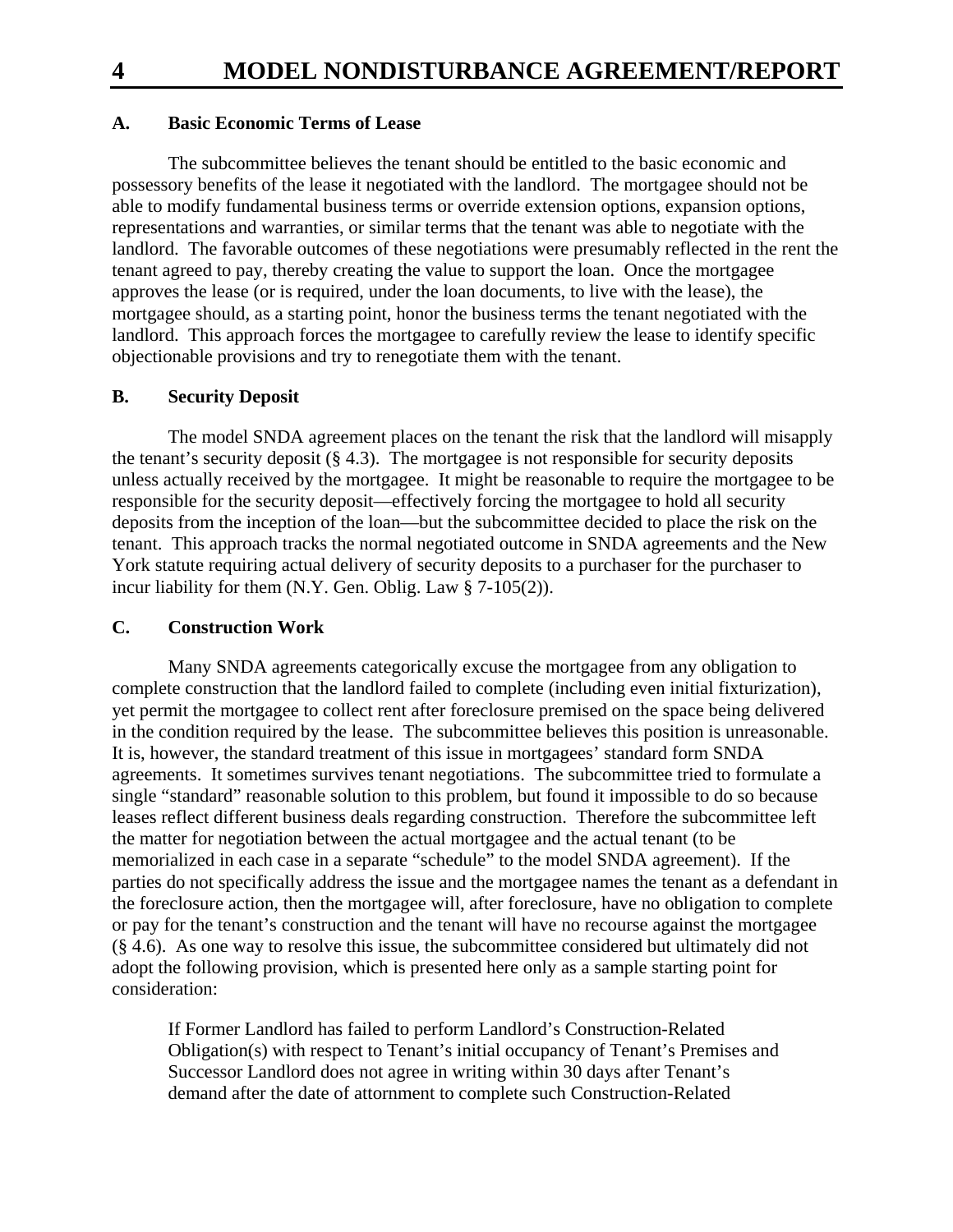Obligation(s) within a reasonable period, then Tenant, as its sole remedy, shall have the right to elect either to terminate the Lease by written notice to Successor Landlord, or to complete and pay for such Construction-Related Obligations and offset all reasonable costs thereby incurred (the "*Construction Cost*"), together with interest on the unrecovered balance of Construction Cost, against any Rent thereafter payable, until Tenant shall have so recovered the entire Construction Cost.

#### **D. Casualty and Condemnation Repairs**

The model SNDA agreement requires the mortgagee to perform casualty and condemnation repairs to the same extent that such repairs would be required of landlord (§§ 1.1, 3.2). The subcommittee considered limiting the mortgagee's obligation to the amount of insurance proceeds received, but concluded the mortgagee should not be entitled to a better deal than whatever the landlord and tenant negotiated. This approach prevents the mortgagee from seizing upon the building's misfortune as the basis for early prepayment, except to the extent expressly contemplated by corresponding provisions in the lease. The subcommittee believes that a mortgagee, by properly drafting and administering its mortgage, can control the level of insurance, the insurance adjustment process, and the application of insurance proceeds. If the mortgagee fails to do its job, this should not become the tenant's problem. A mortgagee may feel otherwise.

#### **E. Deed in Lieu of Foreclosure**

Consistent with industry standards, the model SNDA agreement provides that its mortgagee protections are triggered not only by an actual foreclosure, but also by a deed in lieu of foreclosure ("DILF") from the landlord to the mortgagee (or its designee or nominee) (§ 1.2). A tenant may argue that in accepting a DILF, a mortgagee should succeed to exactly the same rights and obligations as the landlord, and the landlord's delivery of a DILF should not be an occasion for any change in the landlord-tenant relationship. Regardless of any merits to the tenant's position, the industry normally accepts the mortgagee's position on this issue. Therefore, the model SNDA agreement does the same. The point is extremely negotiable.

# **F. Options**

Some SNDA agreements provide that the mortgagee takes free of options to purchase, expand, contract, renew, and so on. The subcommittee believes the tenant should be entitled to preserve any options expressly provided for in the Lease, and the mortgagee should take free only of any options not set forth in the Lease. This latter point can be fully addressed with general language stating that the Lease is the entire agreement between landlord and tenant, and the only agreement by which the mortgagee will be bound (§§ D, 3.2, 7.1). No particular discussion of options is required. Tenant's counsel should make sure the SNDA agreement expressly recognizes (and defines as part of the "Lease") any side letters, option agreements, or other ancillary documentation giving the tenant valuable rights that should survive a foreclosure.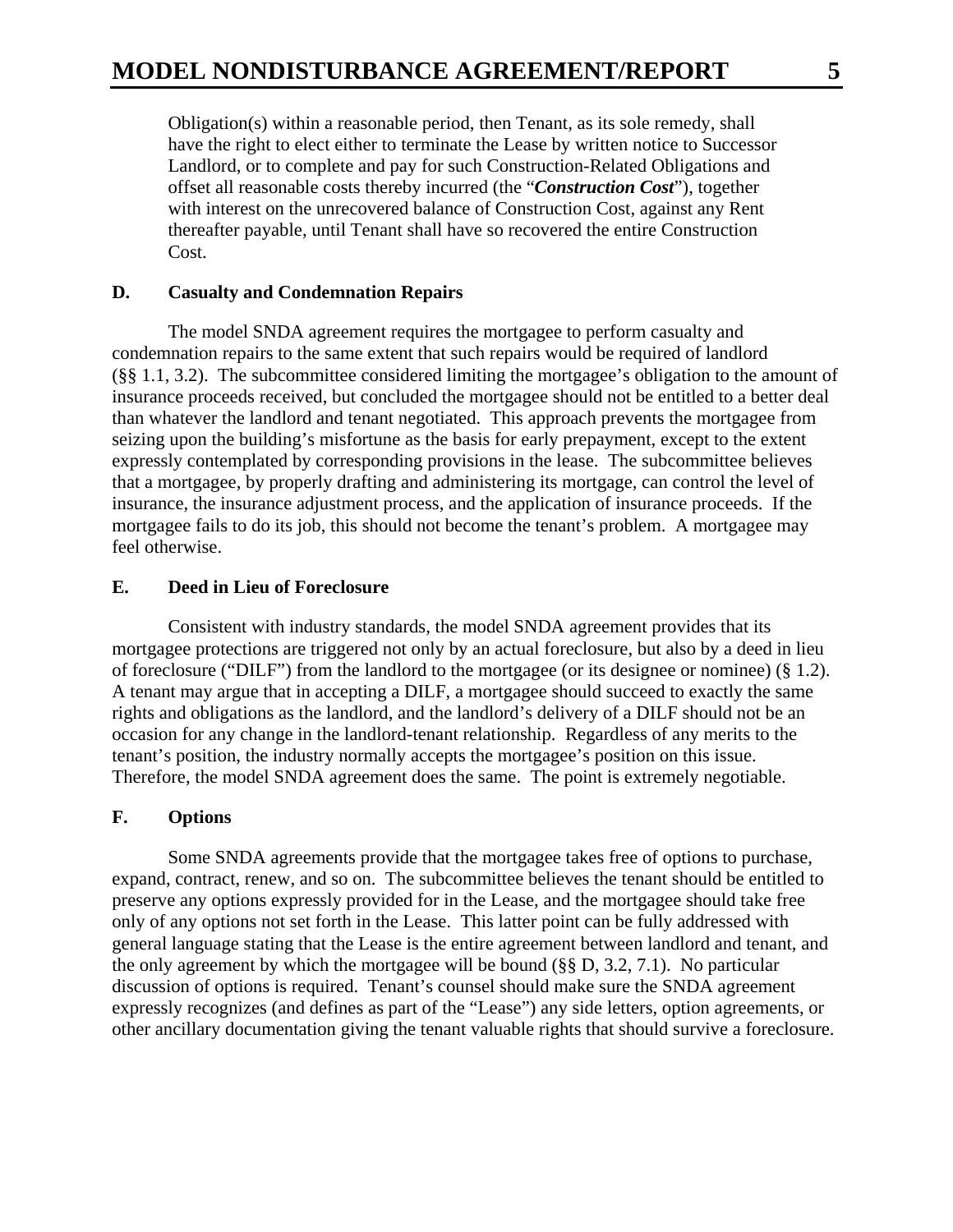# **G. Amendments and Modifications**

The model SNDA agreement permits landlord and tenant to amend the lease as they wish, but states that the mortgagee will not be bound by any amendments made without the mortgagee's consent  $(\S 4.4)$ . The subcommittee believes this position is more reasonable than the mortgagee's common position prohibiting all amendments. As an intermediate position, the tenant might agree that any amendment reducing rent requires the mortgagee's consent, under the theory that such an amendment would impair cash flow and thus perhaps adversely affect the mortgagee even before foreclosure. (Likewise, the model SNDA does not prohibit rent prepayments but merely states that the mortgagee will take free of them [§ 4.2]. Some other issues receive similar treatment.)

# **H. Offset Rights**

The model SNDA agreement tracks normal practice by prohibiting offsets against the mortgagee based on events that occurred before the date of attornment (§§ 1.4, 4.1). This means that if a tenant negotiates an offset right in a lease, the tenant should assert that right promptly because it will not survive foreclosure as to offsets that accrued before foreclosure. After foreclosure, the model SNDA agreement requires the Successor Landlord to accept the lease according to its terms, including any express offset rights (but only as to matters occurring after foreclosure) (§§ 3.2, 4.1). A mortgagee reviewing a lease with express offset rights may want to insist that the tenant agree, in the SNDA agreement, that the tenant's offset rights will terminate after foreclosure, even as to post-foreclosure matters. The model SNDA agreement defines "Offset Right" broadly (§ 1.4). The parties may prefer to limit the term to any "offset, defense, or counterclaim."

# **I. Estoppel Certificate**

The model SNDA agreement includes a full estoppel certificate (§ 7). It may be slightly more customary to omit the estoppel provisions or put them in a separate document. Either way, tenant's counsel should carefully review with the tenant the accuracy of any "estoppel" provisions.

# **J. Opportunity to Cure Landlord's Default**

The model SNDA agreement gives the mortgagee a fairly generous cure period for landlord's defaults—longer than the norm in many SNDA agreements, and more like the mortgagee's cure period available under a ground lease (§§ 6.2, 6.3). This cure period is tempered somewhat by language stating that once a receiver is appointed, the mortgagee has the burden of causing the receiver to cure the landlord's default within a reasonable time (§ 6.3). This will not necessarily be easy, particularly as to nonemergency matters. A tenant may regard the mortgagee's cure period in the model SNDA agreement as excessive and may, for example, ask for the right to suspend or offset rent or exercise self-help during the cure period.

# **K. Nonrecourse**

The model SNDA agreement provides that any "Successor Landlord" is automatically exculpated from personal liability under the Lease (§ 5). This provision is common but not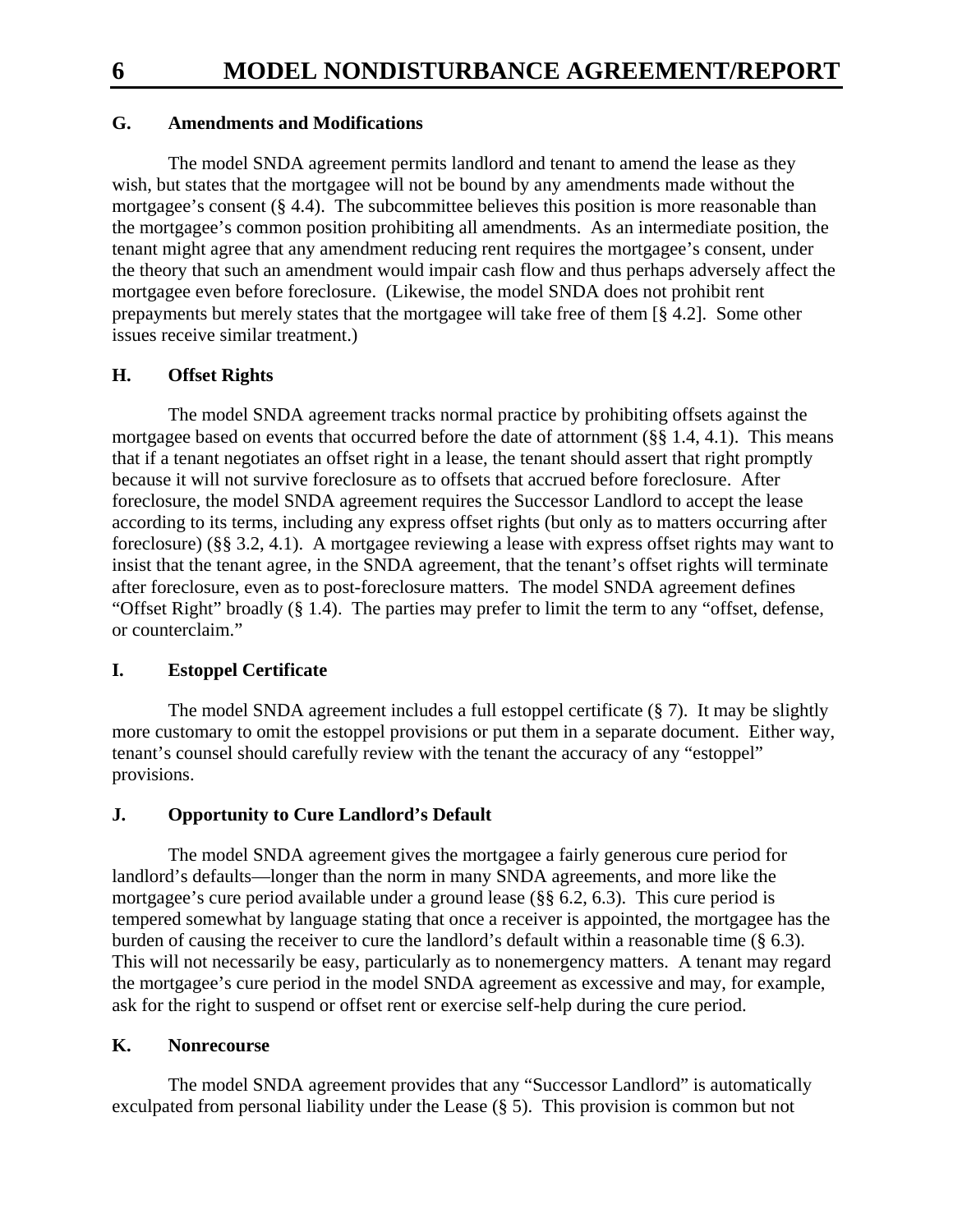completely standard. The subcommittee believes that any well-represented mortgagee will ask for it. Most tenants will accept it because they are accustomed to seeing such a clause run to the benefit of the landlord. In addition, even if a lease did not contain such a clause a mortgagee could always achieve the same result by having a shell corporation bid at the foreclosure sale.

# **L. Landlord's Payment Obligations**

If the lease requires the landlord to make payments relating to matters beyond the premises, such as "takeover payments" on a tenant's existing lease, tenant's counsel should modify the SNDA agreement to make sure this obligation will survive foreclosure.

# **M. Future Advances**

A tenant may prefer to "subordinate" (even with nondisturbance rights) only to a mortgage securing a known loan amount, and not to any future advances of future loans that the same mortgage might later secure. In this case tenant's counsel should limit the definition of "Mortgage" (and the subordination clause) to exclude future loan increases ( $\S\S C$ , 2). Absent such a limitation, the "Mortgage" to which tenant will subordinate will include future increases. This result reflects industry standards.

# **IV. ADDITIONAL ISSUES TO CONSIDER.**

The following issues are not addressed in most SNDA agreements and thus do not appear in the model SNDA agreement. They may, however, be appropriate to consider in particular transactions and are discussed here for convenient reference.

# **A. Payment of Rent to Mortgagee**

Based on recent experiences with assignments of rents, receiverships, bankruptcy, and "cash collateral," a mortgagee may want the tenant to agree, in the SNDA agreement, to pay rent directly to the mortgagee on request. The subcommittee decided not to include such provisions in the model SNDA agreement because (a) they are not (yet) industry practice and (b) the landlord and tenant can reasonably tell the mortgagee to rely on its ordinary legal rights and remedies in this area (e.g., appointment of a receiver; New York Real Prop. Law § 291-f). The following provisions could be included where desired:

# **1. Tenant's Covenant**

Add the following covenant by Tenant (breach of which would cause Tenant to lose nondisturbance rights or trigger other remedies):

*Rent Payment Notices.* From and after Tenant's receipt of written notice from Mortgagee (a "*Rent Payment Notice*"), Tenant shall pay all Rent to Mortgagee or as Mortgagee shall direct in writing, until such time as Mortgagee directs otherwise in writing. Tenant shall comply with any Rent Payment Notice notwithstanding any contrary instruction, direction or assertion from Landlord. Mortgagee's delivery to Tenant of a Rent Payment Notice, or Tenant's compliance therewith, shall not be deemed to: (a) cause Mortgagee to succeed to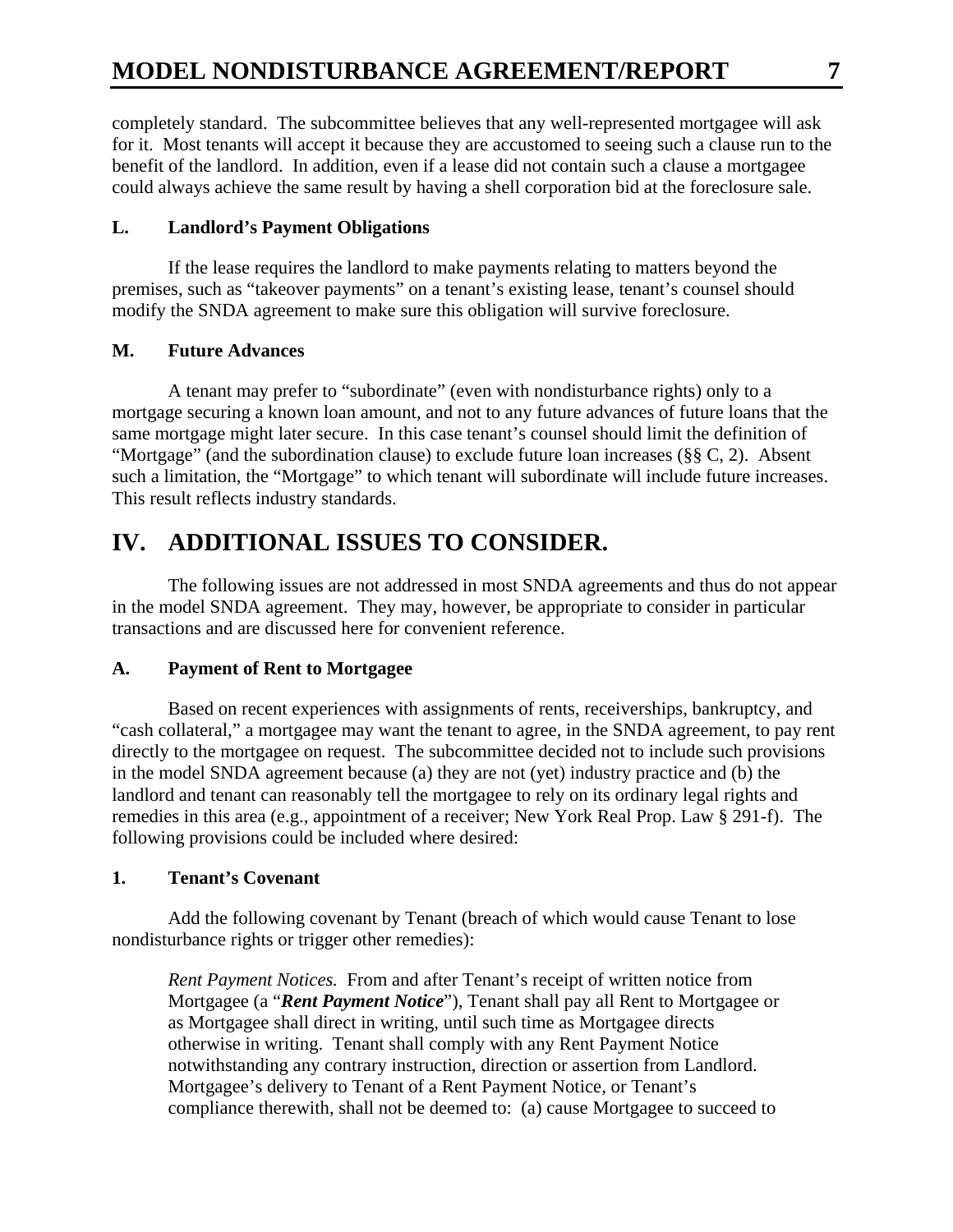or to assume any obligations or responsibilities as Landlord under the Lease, all of which shall continue to be performed and discharged solely by Landlord unless and until any attornment has occurred pursuant to this Agreement; or (b) relieve Landlord of any obligations under the Lease.

#### **2. Landlord's Acknowledgment**

Add the following to Landlord's acknowledgment at the end of the model SNDA agreement:

Landlord irrevocably directs Tenant to comply with any Rent Payment Notice, notwithstanding any contrary direction, instruction, or assertion by Landlord. Tenant shall be entitled to rely on any Rent Payment Notice. Tenant shall be under no duty to controvert or challenge any Rent Payment Notice. Tenant's compliance with a Rent Payment Notice shall not be deemed to violate the Lease. Landlord hereby releases Tenant from, and shall indemnify and hold Tenant harmless from and against, any and all loss, claim, damage, liability, cost or expense (including payment of reasonable attorneys' fees and disbursements) arising from any claim based upon Tenant's compliance with any Rent Payment Notice. Landlord shall look solely to Mortgagee with respect to any claims Landlord may have on account of an incorrect or wrongful Rent Payment Notice. Tenant shall be entitled to full credit under the Lease for any Rent paid to Mortgagee pursuant to a Rent Payment Notice to the same extent as if such Rent were paid directly to Landlord.

# **B. Tenant Exculpation**

If the lease includes a nonrecourse clause, the tenant may wish to include the same nonrecourse clause, verbatim, in the SNDA agreement.

# **C. Bankruptcy of Mortgagee**

An SNDA agreement probably constitutes an executory contract that the mortgagee could reject in its own bankruptcy proceeding or similar proceedings for failed financial institutions. As part of the solution to this problem—at least in cases where the lease is being entered into before the mortgage—the tenant may insist on deleting the standard "subordination" clause in the lease and instead require that "subordination" be addressed only in the SNDA agreement, with a proviso stating that the "subordination" is effective only so long as the SNDA is effective against the mortgagee. This way, even if the SNDA agreement were rejected, the lease itself and Bankruptcy Code § 365(h) would, it is hoped, provide some protection, although the subcommittee found no case law directly supporting this proposition. Other solutions to the problem are available. Some are cumbersome, complex, and nonstandard. That does not mean every tenant should overlook the issue, which is otherwise outside the scope of the subcommittee's assignment.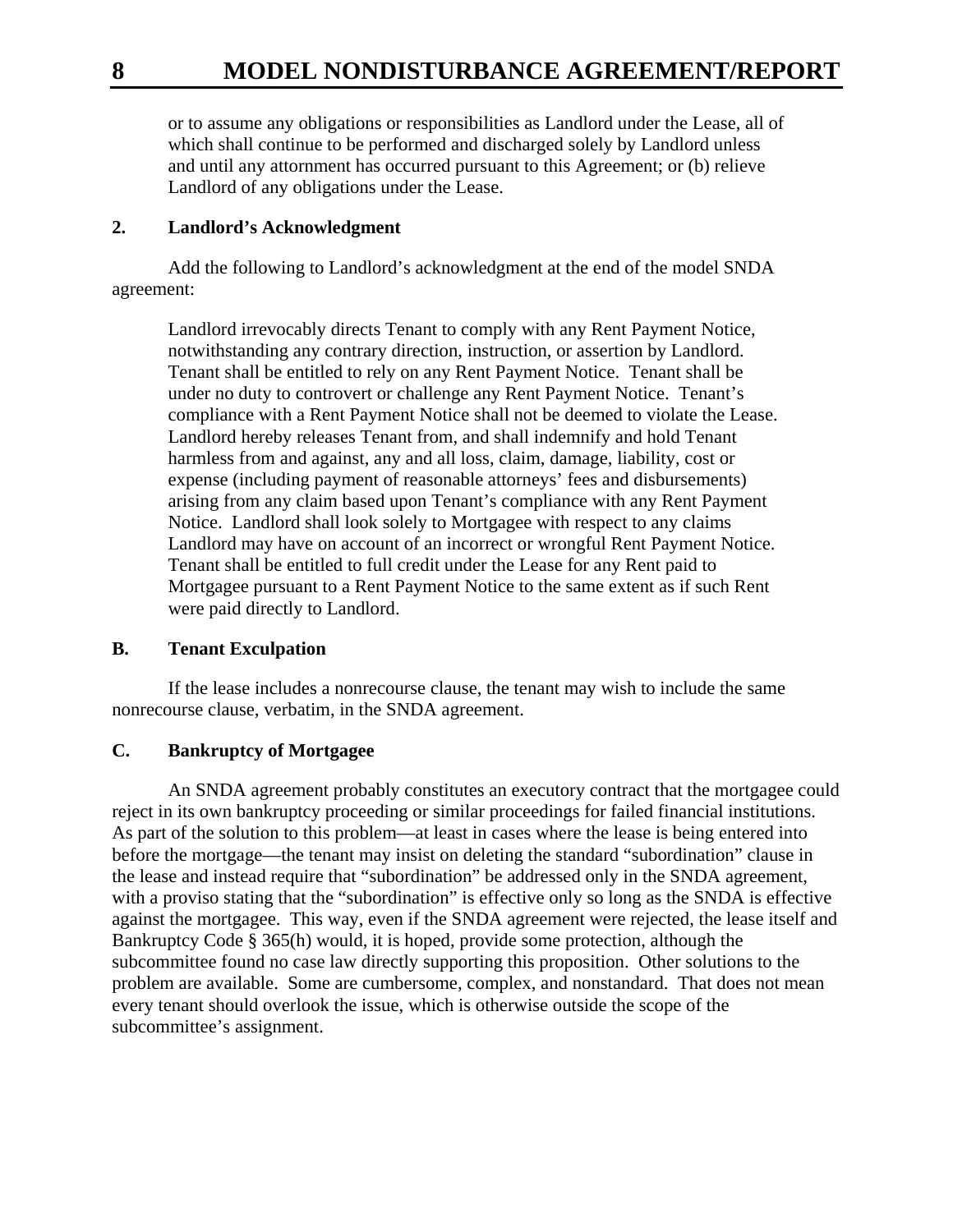#### **D. Bankruptcy of Landlord**

Many SNDA agreements provide that a tenant's nondisturbance rights terminate if the lease terminates, without carving out a lease termination that occurs because the tenant's lease is rejected in the landlord's bankruptcy under 11 U.S.C. § 365(h). Although the Bankruptcy Code allows the tenant to remain in possession under these facts, the tenant's lease has probably still been "terminated." Carlton Restaurant, Inc., 151 Bankr. 353 (E.D. Pa. 1993). This "termination" of the tenant's lease may allow the mortgagee, during or after foreclosure, to deny the tenant nondisturbance rights (because the lease has "terminated") and simply remove the tenant under the subordination clause of the SNDA agreement. Thus a mortgagee may be able to get around a nondisturbance covenant by manipulating the landlord's bankruptcy. The model SNDA agreement solves this problem by providing that the tenant loses nondisturbance rights only if the lease terminated because of an Event of Default by tenant.

#### **E. Miscellaneous**

A mortgagee might want to be able to require the tenant to give the mortgagee the same periodic deliveries the landlord can require under the lease, such as updated financial information or updated estoppel certificates. A mortgagee might want the right to participate in legal proceedings relating to the determination of rights of parties to the lease, including arbitration. If the transaction involves out-of-state parties it may be appropriate to include a consent to jurisdiction. To prevent a desirable lease from terminating if a junior mortgagee forecloses, a first mortgagee may want the tenant to agree not to subordinate its estate to the lien of any junior mortgagee. None of these provisions are common in SNDA agreements. None are included here.

The Subcommittee on Nondisturbance Agreements hopes that the above comments, and the model SNDA agreement that follows, will help standardize and streamline practice in this area. Subcommittee members will welcome comments and suggestions based on experience using the model SNDA agreement. If warranted, a second edition will be prepared and released.

Respectfully Submitted,

SUBCOMMITTEE ON NONDISTURBANCE AGREEMENTS

Andrea Paretts Ascher Andrew L. Herz Hugh P. Finnegan Barry C. Ross Richard M. Frome<sup>2</sup> November 19, 1993 New York, New York

 $\overline{a}$ 2

Joshua Stein, Chair Sheldon M. Goldstein W. Stephen Tierney

Has unofficially withdrawn his name from this report.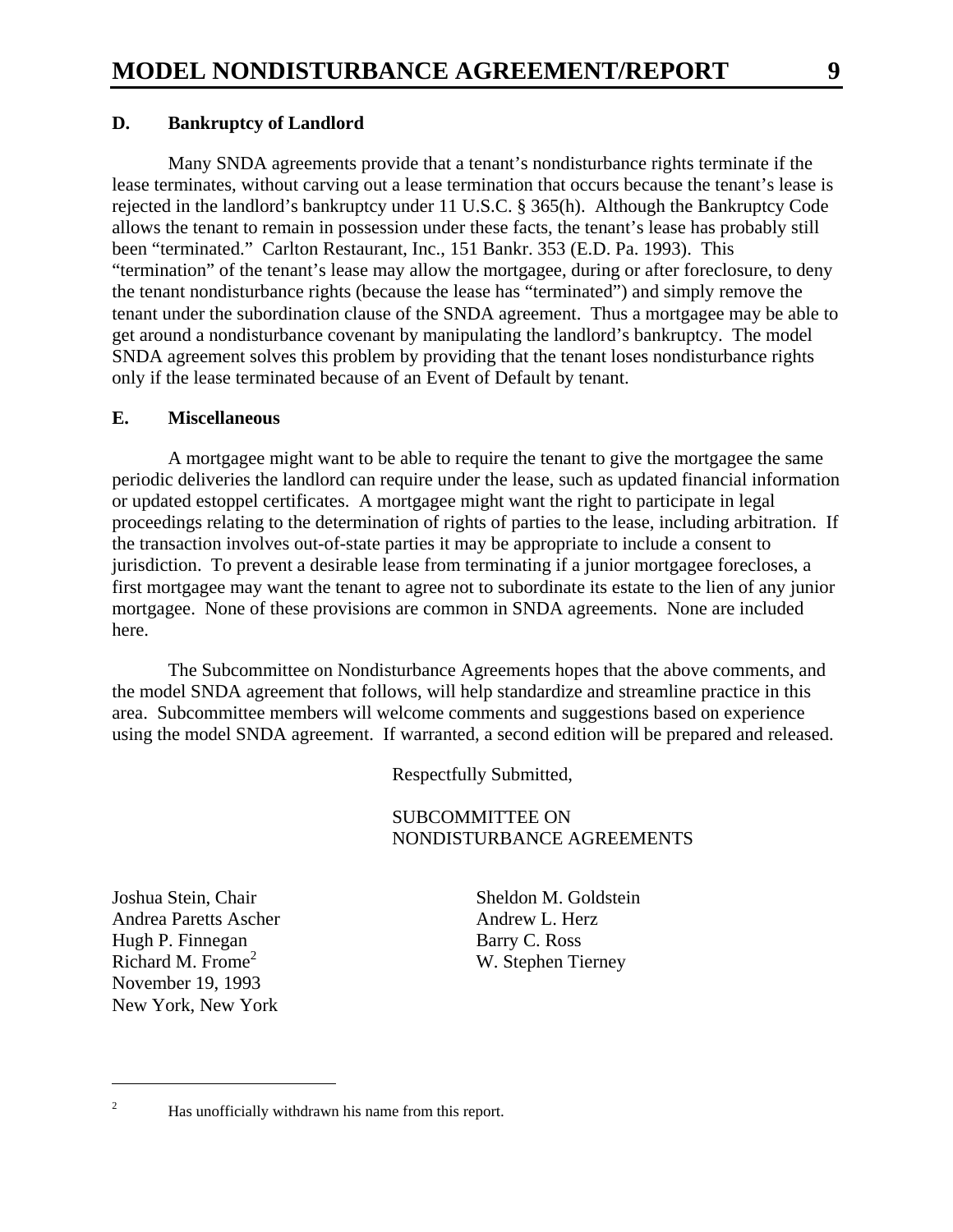\_\_\_\_\_\_\_\_\_ ("Mortgagee")

and

\_\_\_\_\_\_\_\_\_\_\_\_\_\_\_\_\_\_\_\_\_\_\_

\_\_\_\_\_\_\_\_\_\_\_\_\_\_\_\_\_\_\_\_\_\_\_\_\_\_\_\_\_\_\_\_\_\_\_\_\_\_\_\_\_\_\_\_\_\_\_\_\_\_\_\_ \_\_\_\_\_\_\_\_\_\_\_\_\_\_\_\_\_\_\_\_\_\_\_\_\_\_\_\_\_\_\_\_\_\_\_\_\_\_\_\_\_\_\_\_\_\_\_\_\_\_\_\_

 $\qquad \qquad$  ("Tenant")

# SUBORDINATION, NONDISTURBANCE, AND ATTORNMENT AGREEMENT<sup>3</sup> \_\_\_\_\_\_\_\_\_\_\_\_\_\_\_\_\_\_\_\_\_\_\_

 $\frac{1}{201}$ , 201

\_\_\_\_\_\_\_\_\_\_\_\_\_\_\_\_\_\_\_\_\_\_\_\_\_\_\_\_\_\_\_\_\_\_\_\_\_\_\_\_\_\_\_\_\_\_\_\_\_\_\_\_ \_\_\_\_\_\_\_\_\_\_\_\_\_\_\_\_\_\_\_\_\_\_\_\_\_\_\_\_\_\_\_\_\_\_\_\_\_\_\_\_\_\_\_\_\_\_\_\_\_\_\_\_

This instrument affects real property situated, lying and being in the County of  $\frac{1}{\sqrt{1-\frac{1}{\sqrt{1-\frac{1}{\sqrt{1-\frac{1}{\sqrt{1-\frac{1}{\sqrt{1-\frac{1}{\sqrt{1-\frac{1}{\sqrt{1-\frac{1}{\sqrt{1-\frac{1}{\sqrt{1-\frac{1}{\sqrt{1-\frac{1}{\sqrt{1-\frac{1}{\sqrt{1-\frac{1}{\sqrt{1-\frac{1}{\sqrt{1-\frac{1}{\sqrt{1-\frac{1}{$ State of New York, known as follows:

> **Section:** \_\_\_\_\_ **Volume:** \_\_\_\_\_ **Block(s):** \_\_\_\_\_  $Lot(s):$ Street Address: [New York City Only]

#### **RECORD AND RETURN TO:**

 $\frac{1}{2}$ , New York  $\frac{1}{2}$ 

Att'n: File No.: \_\_\_\_\_\_\_\_\_\_\_\_\_ Document No.: NO MORTGAGE RECORDING TAX IS PAYABLE WITH RESPECT TO THIS AGREEMENT. NOTHING IN THIS AGREEMENT IS INTENDED TO EVIDENCE OR SECURE ANY INDEBTEDNESS OR TO CREATE ANY LIEN.

 $\overline{a}$ l

 $\overline{a}$ 3

Copyright (c) 1993 New York State Bar Association. Consent is granted to modify and adapt this model SNDA agreement for specific transactions. See instructions following model SNDA agreement.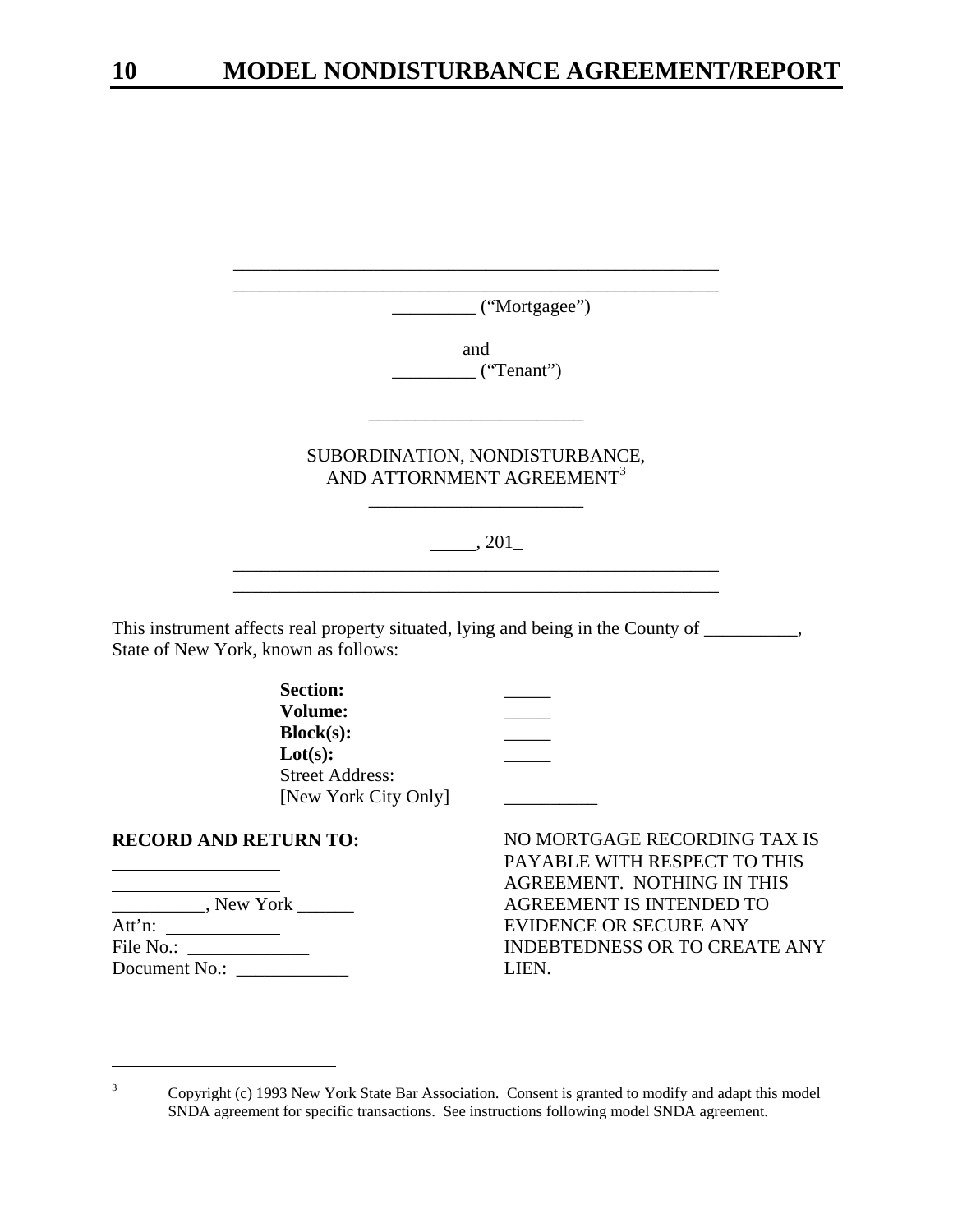#### **SUBORDINATION, NONDISTURBANCE AND ATTORNMENT AGREEMENT**

|                             |                                                                                                                         | This SUBORDINATION, NONDISTURBANCE, AND ATTORNMENT                                                            |  |
|-----------------------------|-------------------------------------------------------------------------------------------------------------------------|---------------------------------------------------------------------------------------------------------------|--|
|                             |                                                                                                                         | AGREEMENT (this "Agreement") is entered into as of _____________, 201_ (the "Effective"                       |  |
|                             |                                                                                                                         |                                                                                                               |  |
|                             |                                                                                                                         | $\hspace{2.5cm} (``Mortgagee''), and \hspace{2.5cm} a \hspace{2.5cm} ,$ whose                                 |  |
|                             |                                                                                                                         |                                                                                                               |  |
|                             |                                                                                                                         |                                                                                                               |  |
|                             |                                                                                                                         | ("Landlord"), owns the real property located at _________________(such real property,                         |  |
|                             |                                                                                                                         | including all buildings, improvements, structures and fixtures located thereon, "Landlord's                   |  |
|                             | Premises"), as more particularly described in Schedule A.                                                               |                                                                                                               |  |
|                             |                                                                                                                         |                                                                                                               |  |
|                             |                                                                                                                         | B. Mortgagee has made a loan to Landlord in the original principal amount of                                  |  |
| $\mathcal{S}$ (the "Loan"). |                                                                                                                         |                                                                                                               |  |
|                             |                                                                                                                         |                                                                                                               |  |
|                             |                                                                                                                         | C. To secure the Loan, Landlord has encumbered Landlord's Premises by entering into                           |  |
|                             |                                                                                                                         | that certain <i>Mortgage, Consolidation and Modification Agreement</i> dated $\_\_\_$ , 201 $\_\_$ , in favor |  |
|                             |                                                                                                                         | of Mortgagee (as amended, increased, renewed, extended, spread, consolidated, severed,                        |  |
|                             |                                                                                                                         | restated, or otherwise changed from time to time, the " <i>Mortgage</i> ") [to be] recorded [on               |  |
|                             |                                                                                                                         | at Book _____, Page _____, ] in the Official Records of the County of _______,                                |  |
|                             | State of New York (the " <i>Land Records</i> ").                                                                        |                                                                                                               |  |
|                             |                                                                                                                         |                                                                                                               |  |
|                             |                                                                                                                         |                                                                                                               |  |
|                             | <u>in the second and the second second and the second second and the second second and second and second and second</u> |                                                                                                               |  |

\_\_\_\_\_\_\_\_\_\_\_\_\_\_, 201\_, and \_\_\_\_\_\_\_\_\_\_\_\_\_\_, 201\_\_ (the "*Lease*"), Landlord demised to Tenant [a portion of] Landlord's Premises ("*Tenant's Premises*"). Tenant's Premises are commonly known as \_\_\_\_\_\_\_\_\_\_\_.

[E. A memorandum of the Lease [is to be recorded in the Land Records prior to the recording of this Agreement.] [was recorded in the Land Records on \_\_\_\_\_\_\_\_\_\_\_\_\_\_\_\_, at Book \_\_\_\_\_, Page \_\_\_\_\_.]

F. Tenant and Mortgagee desire to agree upon the relative priorities of their interests in Landlord's Premises and their rights and obligations if certain events occur.

**NOW, THEREFORE,** for good and sufficient consideration, Tenant and Mortgagee agree:

The following terms shall have the following meanings for purposes of this Agreement.

1.1 *Construction-Related Obligation*. A "*Construction-Related Obligation*" means any obligation of Landlord under the Lease to make, pay for, or reimburse Tenant for any alterations, demolition, or other improvements or work at Landlord's Premises, including Tenant's Premises. "Construction-Related Obligations" shall not include: (a) reconstruction or repair following fire, casualty or condemnation; or (b) day-to-day maintenance and repairs.

<sup>1.</sup> *Definitions*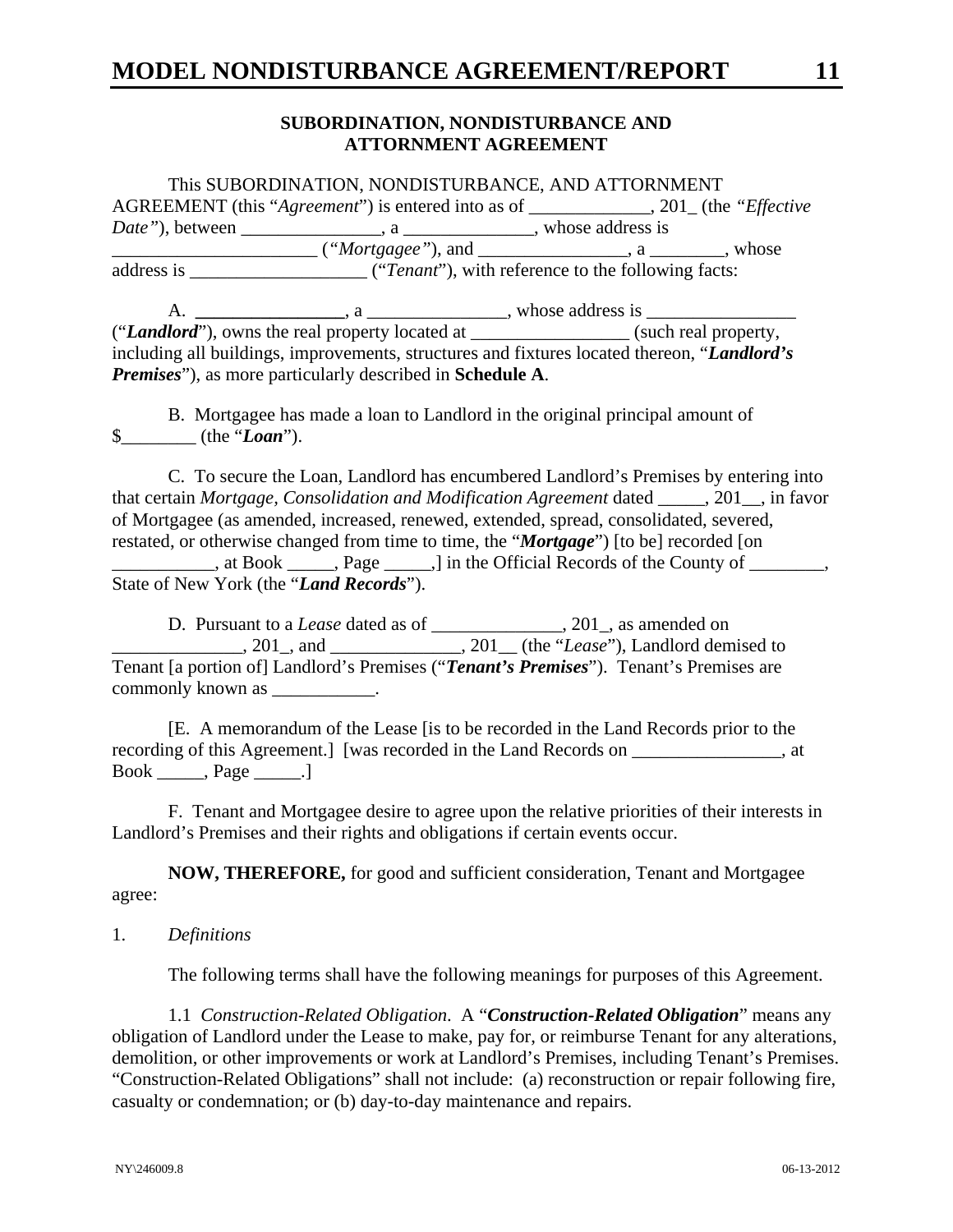1.2 *Foreclosure Event.* A "*Foreclosure Event*" means: (a) foreclosure under the Mortgage; (b) any other exercise by Mortgagee of rights and remedies (whether under the Mortgage or under applicable law, including bankruptcy law) as holder of the Loan and/or the Mortgage, as a result of which Successor Landlord becomes owner of Landlord's Premises; or (c) delivery by Landlord to Mortgagee (or its designee or nominee) of a deed or other conveyance of Landlord's interest in Landlord's Premises in lieu of any of the foregoing.

1.3 *Former Landlord.* A "*Former Landlord*" means Landlord and any other party that was landlord under the Lease at any time before the occurrence of any attornment under this Agreement.

1.4 *Offset Right.* An "*Offset Right*" means any right or alleged right of Tenant to any offset, defense (other than one arising from actual payment and performance, which payment and performance would bind a Successor Landlord pursuant to this Agreement), claim, counterclaim, reduction, deduction, or abatement against Tenant's payment of Rent or performance of Tenant's other obligations under the Lease, arising (whether under the Lease or under applicable law) from Landlord's breach or default under the Lease.

1.5 *Rent.* The "*Rent*" means any fixed rent, base rent or additional rent under the Lease.

1.6 *Successor Landlord.* A "*Successor Landlord*" means any party that becomes owner of Landlord's Premises as the result of a Foreclosure Event.

1.7 *Termination Right.* A "*Termination Right*" means any right of Tenant to cancel or terminate the Lease or to claim a partial or total eviction arising (whether under the Lease or under applicable law) from Landlord's breach or default under the Lease.

#### 2. *Subordination*

The Lease shall be, and shall at all times remain, subject and subordinate to the Mortgage, the lien imposed by the Mortgage, and all advances made under the Mortgage.

# 3. *Nondisturbance, Recognition and Attornment.*

3.1 *No Exercise of Mortgage Remedies Against Tenant.* So long as the Lease has not been terminated on account of Tenant's default that has continued beyond applicable cure periods (an "*Event of Default*"), Mortgagee shall not name or join Tenant as a defendant in any exercise of Mortgagee's rights and remedies arising upon a default under the Mortgage unless applicable law requires Tenant to be made a party thereto as a condition to proceeding against Landlord or prosecuting such rights and remedies. In the latter case, Mortgagee may join Tenant as a defendant in such action only for such purpose and not to terminate the Lease or otherwise adversely affect Tenant's rights under the Lease or this Agreement in such action.

3.2 *Nondisturbance and Attornment.* If the Lease has not been terminated on account of an Event of Default by Tenant, then, when Successor Landlord takes title to Landlord's Premises: (a) Successor Landlord shall not terminate or disturb Tenant's possession of Tenant's Premises under the Lease, except in accordance with the terms of the Lease and this Agreement; (b) Successor Landlord shall be bound to Tenant under all the terms and conditions of the Lease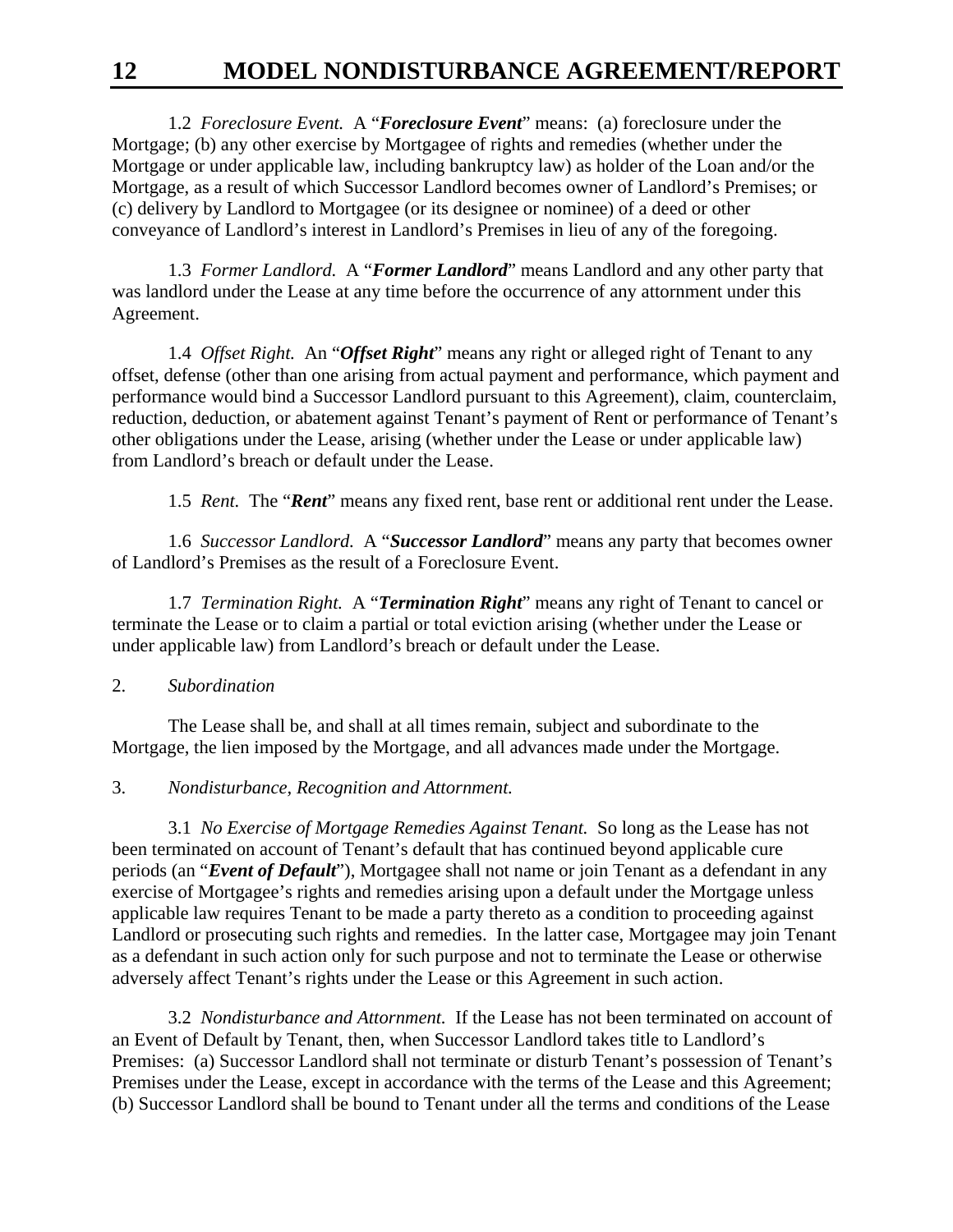(except as provided in this Agreement); (c) Tenant shall recognize and attorn to Successor Landlord as Tenant's direct landlord under the Lease as affected by this Agreement; and (d) the Lease shall continue in full force and effect as a direct lease, in accordance with its terms (except as provided in this Agreement), between Successor Landlord and Tenant.

3.3 *Further Documentation*. The provisions of this Article shall be effective and self-operative without any need for Successor Landlord or Tenant to execute any further documents. Tenant and Successor Landlord shall, however, confirm the provisions of this Article in writing upon request by either of them.

# 4. *Protection of Successor Landlord.*

Notwithstanding anything to the contrary in the Lease or the Mortgage, Successor Landlord shall not be liable for or bound by any of the following matters:

4.1 *Claims Against Former Landlord.* Any Offset Right that Tenant may have against any Former Landlord relating to any event or occurrence before the date of attornment, including any claim for damages of any kind whatsoever as the result of any breach by Former Landlord that occurred before the date of attornment. (The foregoing shall not limit either (a) Tenant's right to exercise against Successor Landlord any Offset Right otherwise available to Tenant because of events occurring after the date of attornment or (b) Successor Landlord's obligation to correct any conditions that existed as of the date of attornment and violate Successor Landlord's obligations as landlord under the Lease.)

4.2 *Prepayments.* Any payment of Rent that Tenant may have made to Former Landlord more than thirty days before the date such Rent was first due and payable under the Lease with respect to any period after the date of attornment other than, and only to the extent that, the Lease expressly required such a prepayment.

4.3 *Payment; Security Deposit.* Any obligation: (a) to pay Tenant any sum(s) that any Former Landlord owed to Tenant or (b) with respect to any security deposited with Former Landlord, unless such security was actually delivered to Mortgagee. This paragraph is not intended to apply to Landlord's obligation to make any payment that constitutes a "Construction-Related Obligation."

4.4 *Modification, Amendment, or Waiver.* Any modification or amendment of the Lease, or any waiver of any terms of the Lease, made without Mortgagee's written consent.

4.5 *Surrender, Etc.* Any consensual or negotiated surrender, cancellation, or termination of the Lease, in whole or in part, agreed upon between Landlord and Tenant, unless effected unilaterally by Tenant pursuant to the express terms of the Lease.

4.6 *Construction-Related Obligations.* Any Construction-Related Obligation of Former Landlord, except as expressly provided for in **Schedule B** (if any) attached to this Agreement. *[Note: Please see Paragraph 3 of Instructions following model SNDA agreement.]*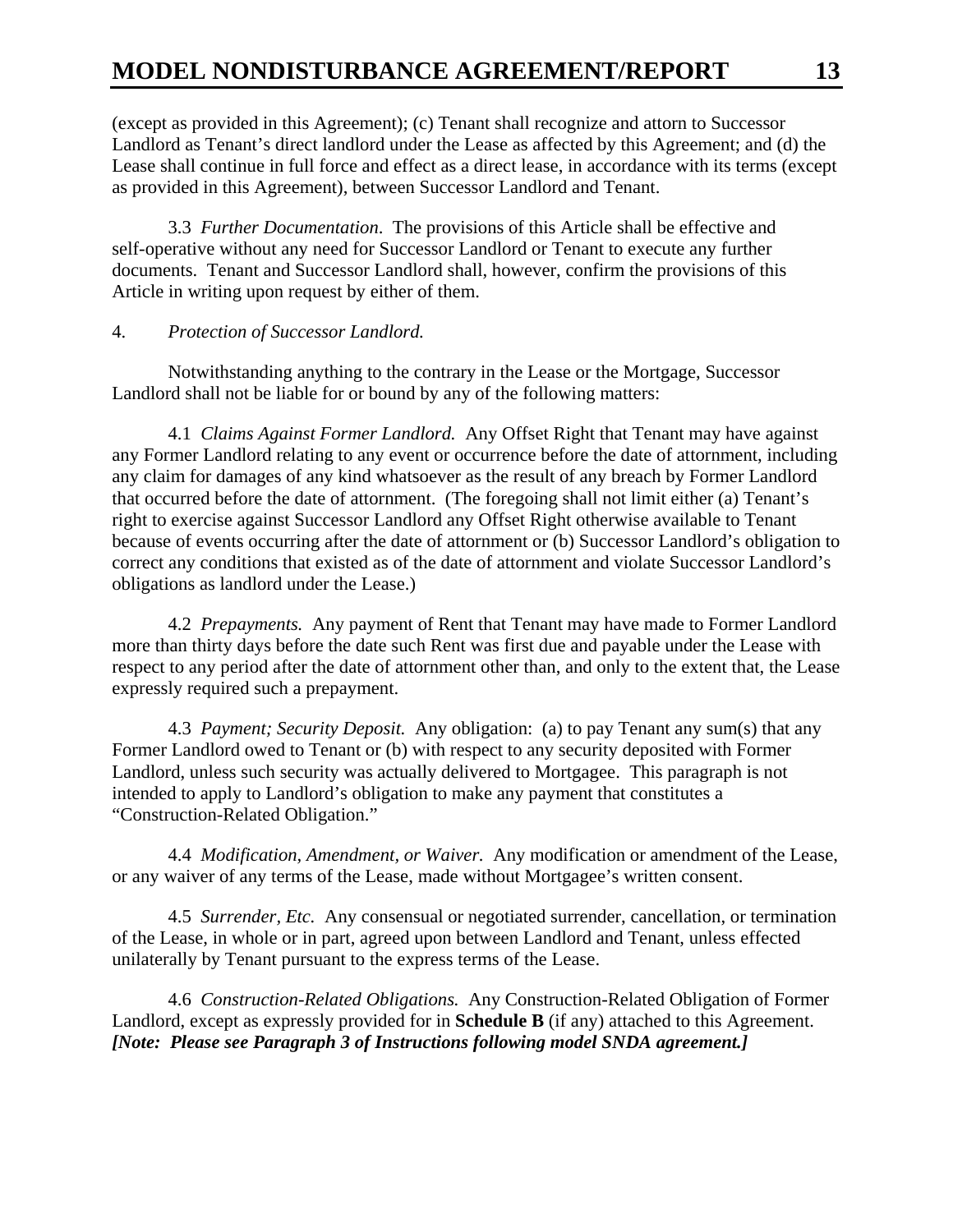# 5. *Exculpation of Successor Landlord.*

Notwithstanding anything to the contrary in this Agreement or the Lease, upon any attornment pursuant to this Agreement the Lease shall be deemed to have been automatically amended to provide that Successor Landlord's obligations and liability under the Lease shall never extend beyond Successor Landlord's (or its successors' or assigns') interest, if any, in Landlord's Premises from time to time, including insurance and condemnation proceeds, Successor Landlord's interest in the Lease, and the proceeds from any sale or other disposition of Landlord's Premises by Successor Landlord (collectively, "*Successor Landlord's Interest*"). Tenant shall look exclusively to Successor Landlord's Interest (or that of its successors and assigns) for payment or discharge of any obligations of Successor Landlord under the Lease as affected by this Agreement. If Tenant obtains any money judgment against Successor Landlord with respect to the Lease or the relationship between Successor Landlord and Tenant, then Tenant shall look solely to Successor Landlord's Interest (or that of its successors and assigns) to collect such judgment. Tenant shall not collect or attempt to collect any such judgment out of any other assets of Successor Landlord.

# 6. *Mortgagee's Right to Cure.*

6.1 *Notice to Mortgagee.* Notwithstanding anything to the contrary in the Lease or this Agreement, before exercising any Termination Right or Offset Right, Tenant shall provide Mortgagee with notice of the breach or default by Landlord giving rise to same (the "*Default Notice*") and, thereafter, the opportunity to cure such breach or default as provided for below.

6.2 *Mortgagee's Cure Period.* After Mortgagee receives a Default Notice, Mortgagee shall have a period of thirty days beyond the time available to Landlord under the Lease in which to cure the breach or default by Landlord. Mortgagee shall have no obligation to cure (and shall have no liability or obligation for not curing) any breach or default by Landlord, except to the extent that Mortgagee agrees or undertakes otherwise in writing.

6.3 *Extended Cure Period.* In addition, as to any breach or default by Landlord the cure of which requires possession and control of Landlord's Premises, provided only that Mortgagee undertakes to Tenant by written notice to Tenant within thirty days after receipt of the Default Notice to exercise reasonable efforts to cure or cause to be cured by a receiver such breach or default within the period permitted by this paragraph, Mortgagee's cure period shall continue for such additional time (the "*Extended Cure Period*") as Mortgagee may reasonably require to either (a) obtain possession and control of Landlord's Premises and thereafter cure the breach or default with reasonable diligence and continuity or (b) obtain the appointment of a receiver and give such receiver a reasonable period of time in which to cure the default.

# 7. *Confirmation of Facts.*

Tenant represents to Mortgagee and to any Successor Landlord, in each case as of the Effective Date:

7.1 *Effectiveness of Lease.* The Lease is in full force and effect, has not been modified, and constitutes the entire agreement between Landlord and Tenant relating to Tenant's Premises.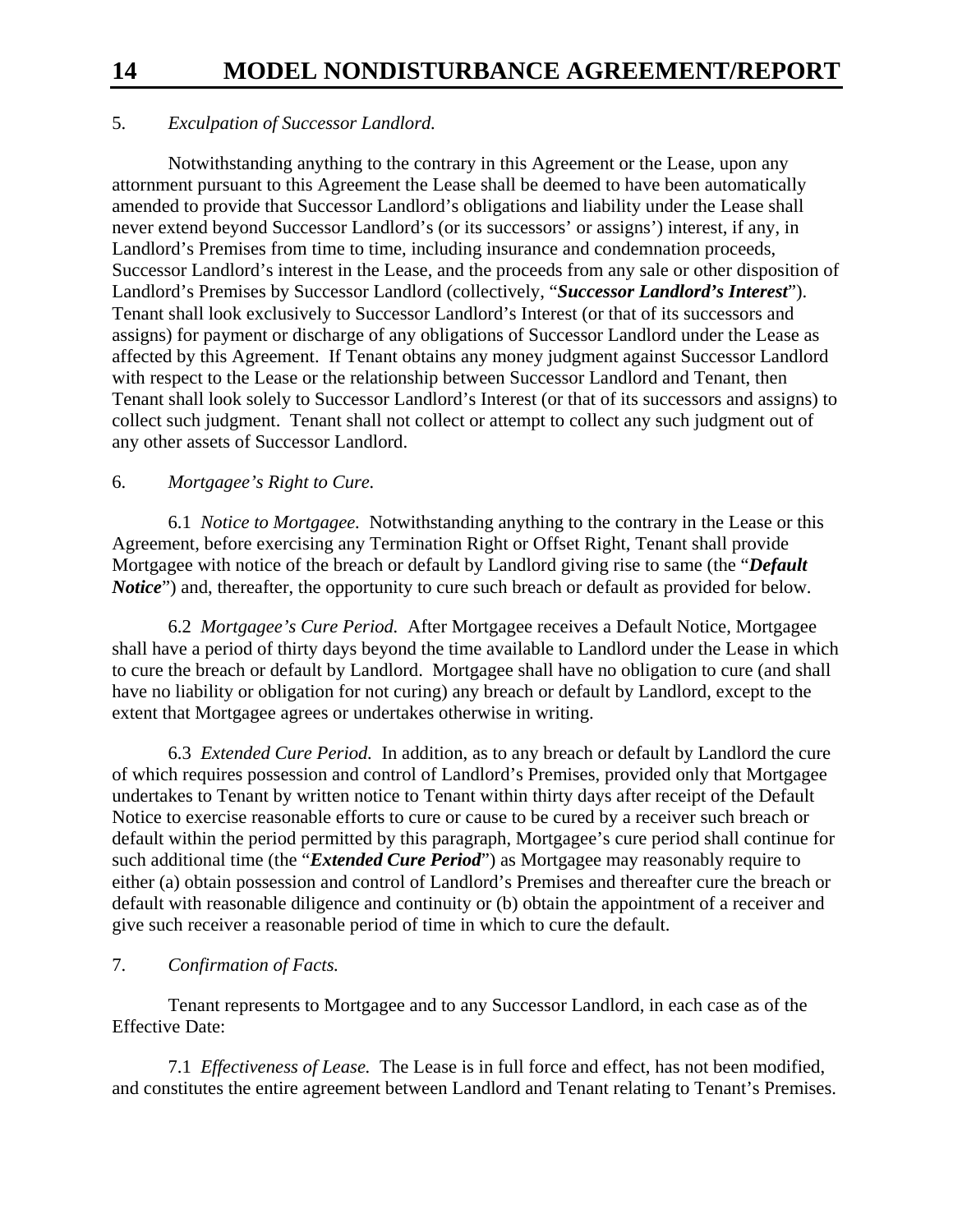Tenant has no interest in Landlord's Premises except pursuant to the Lease. No unfulfilled conditions exist to Tenant's obligations under the Lease.

7.2 *Rent.* Tenant has not paid any Rent that is first due and payable under the Lease after the Effective Date.

7.3 *No Landlord Default.* To the best of Tenant's knowledge, no breach or default by Landlord exists and no event has occurred that, with the giving of notice, the passage of time or both, would constitute such a breach or default.

7.4 *No Tenant Default.* Tenant is not in default under the Lease and has not received any uncured notice of any default by Tenant under the Lease.

7.5 *No Termination.* Tenant has not commenced any action nor sent or received any notice to terminate the Lease. Tenant has no presently exercisable Termination Right(s) or Offset Right(s).

7.6 *Commencement Date*. The "Commencement Date" of the Lease was \_\_\_\_\_\_, 201\_\_. *[Note: Please see Paragraph 2 of Instructions following model SNDA agreement.]*

7.7 *Acceptance*. Except as set forth in **Schedule B** (if any) attached to this Agreement: (a) Tenant has accepted possession of Tenant's Premises; and (b) Landlord has performed all Construction-Related Obligations related to Tenant's initial occupancy of Tenant's Premises and Tenant has accepted such performance by Landlord. *[Note: Please see Paragraph 3 of Instructions following model SNDA agreement.]*

7.8 *No Transfer.* Tenant has not transferred, encumbered, mortgaged, assigned, conveyed or otherwise disposed of the Lease or any interest therein, other than sublease(s) made in compliance with the Lease.

7.9 *Due Authorization.* Tenant has full authority to enter into this Agreement, which has been duly authorized by all necessary actions.

# 8. *Miscellaneous.*

8.1 *Notices*. All notices or other communications required or permitted under this Agreement shall be in writing and given by certified mail (return receipt requested) or by nationally recognized overnight courier service that regularly maintains records of items delivered. Each party's address is as set forth in the opening paragraph of this Agreement, subject to change by notice under this paragraph. Notices shall be effective the next business day after being sent by overnight courier service, and five business days after being sent by certified mail (return receipt requested).

8.2 *Successors and Assigns*. This Agreement shall bind and benefit the parties, their successors and assigns, any Successor Landlord, and its successors and assigns. If Mortgagee assigns the Mortgage, then upon delivery to Tenant of written notice thereof accompanied by the assignee's written assumption of all obligations under this Agreement, all liability of the assignor shall terminate.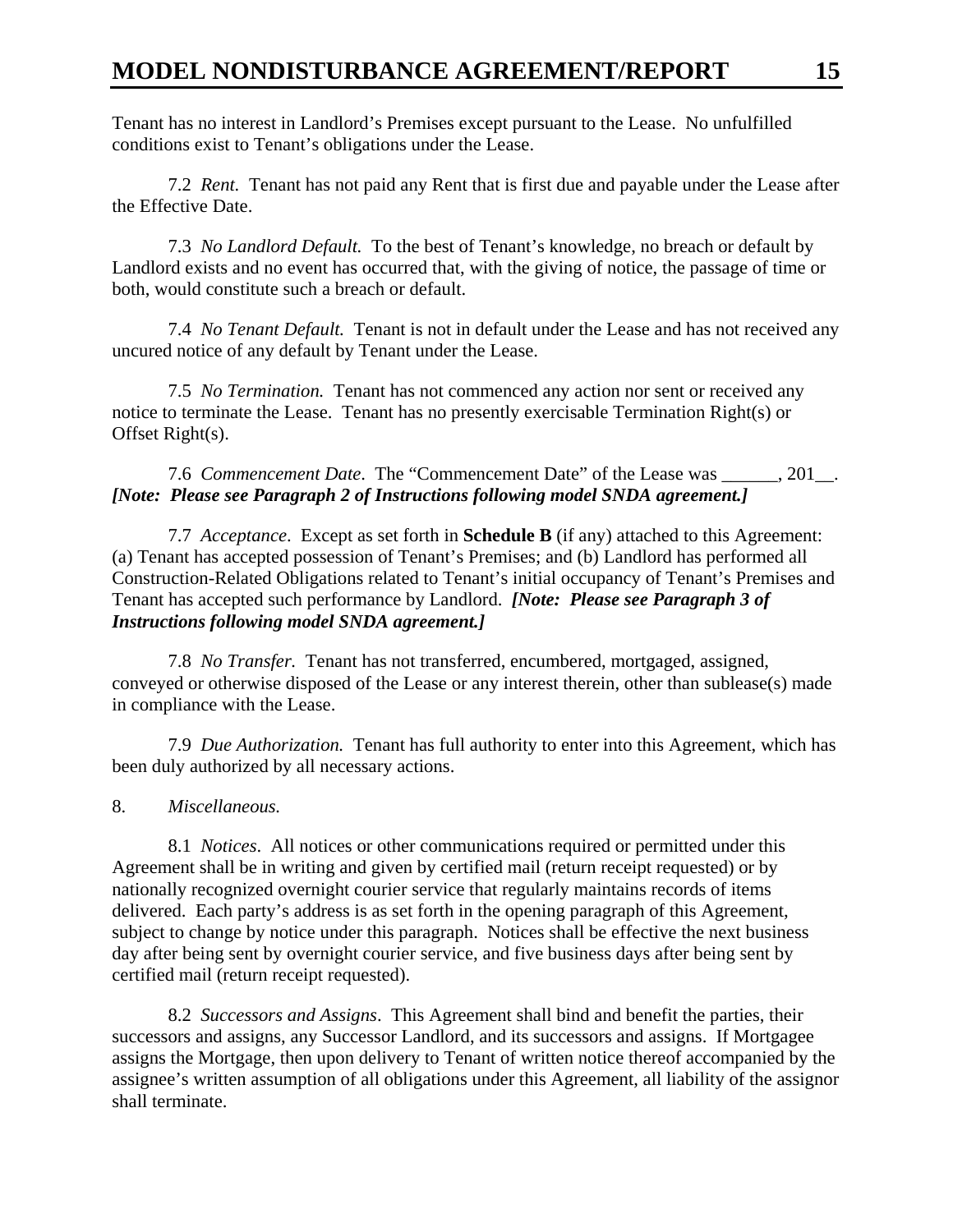8.3 *Entire Agreement*. This Agreement constitutes the entire agreement between Mortgagee and Tenant regarding the subordination of the Lease to the Mortgage and the rights and obligations of Tenant and Mortgagee as to the subject matter of this Agreement.

8.4 *Interaction with Lease and with Mortgage*. If this Agreement conflicts with the Lease, then this Agreement shall govern as between the parties and any Successor Landlord, including upon any attornment pursuant to this Agreement. This Agreement supersedes, and constitutes full compliance with, any provisions in the Lease that provide for subordination of the Lease to, or for delivery of nondisturbance agreements by the holder of, the Mortgage. Mortgagee confirms that Mortgagee has consented to Landlord's entering into the Lease.

8.5 *Mortgagee's Rights and Obligations.* Except as expressly provided for in this Agreement, Mortgagee shall have no obligations to Tenant with respect to the Lease. If an attornment occurs pursuant to this Agreement, then all rights and obligations of Mortgagee under this Agreement shall terminate, without thereby affecting in any way the rights and obligations of Successor Landlord provided for in this Agreement.

8.6 *Interpretation; Governing Law*. The interpretation, validity and enforcement of this Agreement shall be governed by and construed under the internal laws of the State of New York, excluding its principles of conflict of laws.

8.7 *Amendments*. This Agreement may be amended, discharged or terminated, or any of its provisions waived, only by a written instrument executed by the party to be charged.

8.8 *Execution.* This Agreement may be executed in any number of counterparts, each of which shall be deemed an original and all of which together shall constitute one and the same instrument.

8.9 *Mortgagee's Representation.* Mortgagee represents that Mortgagee has full authority to enter into this Agreement, and Mortgagee's entry into this Agreement has been duly authorized by all necessary actions.

**IN WITNESS WHEREOF,** this Agreement has been duly executed by Mortgagee and Tenant as of the Effective Date.

MORTGAGEE TENANT

| By:    | By:    |  |
|--------|--------|--|
| Name:  | Name:  |  |
| Title: | Title: |  |
|        |        |  |

Landlord consents and agrees to the foregoing Agreement, which was entered into at Landlord's request. The foregoing Agreement shall not alter, waive or diminish any of Landlord's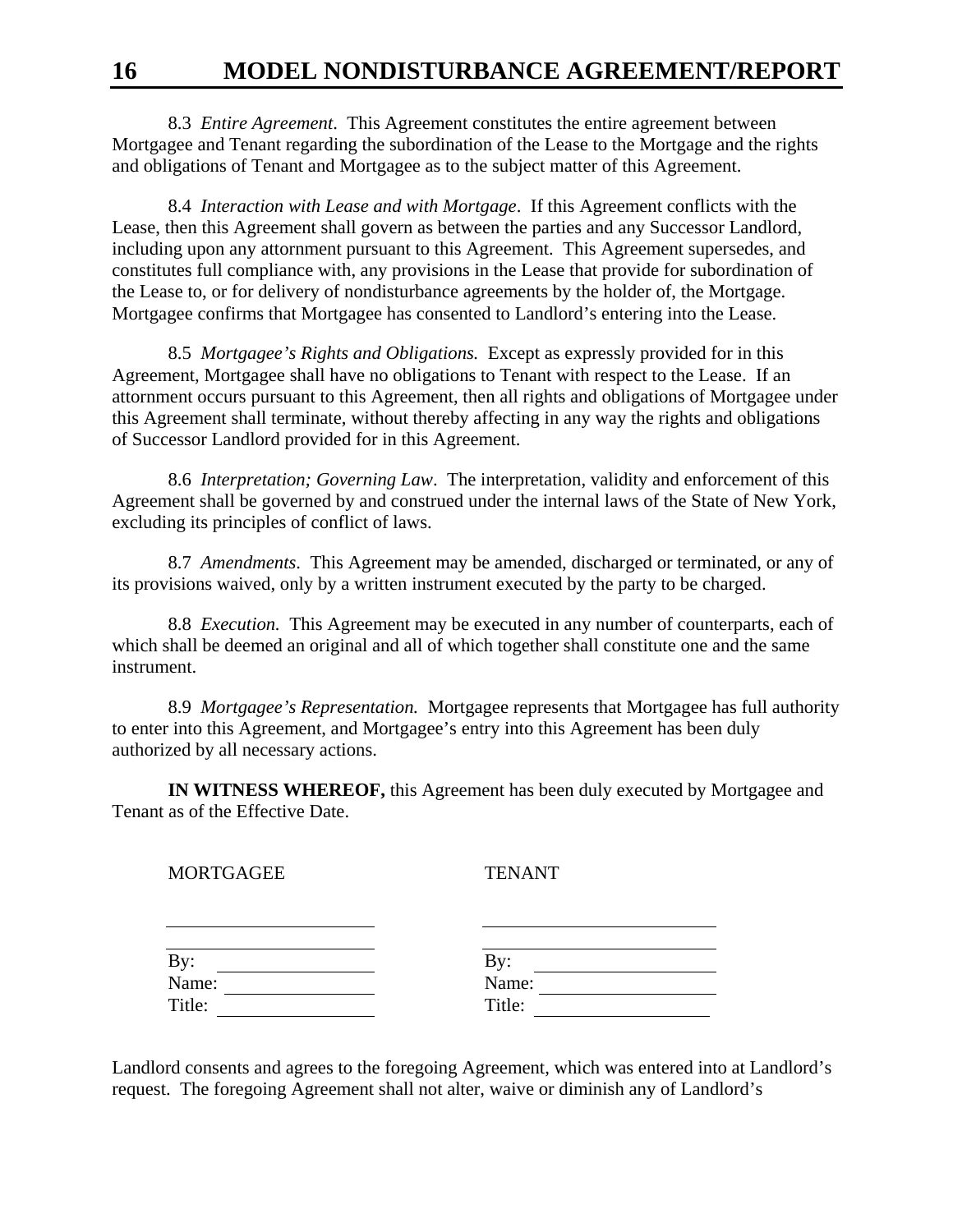obligations under the Mortgage or the Lease. The above Agreement discharges any obligations of Mortgagee under the Mortgage and related loan documents to enter into a nondisturbance agreement with Tenant. Landlord is not a party to the above Agreement.

#### LANDLORD

| By:   |  |
|-------|--|
| Name: |  |

Title: \_\_\_\_\_\_\_\_\_\_\_\_\_\_\_\_\_

\_\_\_\_\_\_\_\_\_\_\_\_\_\_\_\_\_\_

Dated: \_\_\_\_\_\_, 201\_\_\_

Each of the undersigned, a guarantor of Tenant's obligations under the Lease (a "*Guarantor*"), consents to Tenant's execution, delivery and performance of the foregoing Agreement. From and after any attornment pursuant to the foregoing Agreement, that certain Guaranty dated \_\_\_\_\_\_\_, 201\_\_ (the "*Guaranty*") executed by Guarantor in favor of \_\_\_\_\_\_\_\_\_\_\_\_\_\_\_ shall automatically benefit and be enforceable by Successor Landlord with respect to Tenant's obligations under the Lease as affected by the foregoing Agreement. Successor Landlord's rights under the Guaranty shall not be subject to any defense, offset, claim, counterclaim, reduction or abatement of any kind resulting from any act, omission or waiver by any Former Landlord for which Successor Landlord would, pursuant to the foregoing Agreement, not be liable or answerable after an attornment. The foregoing does not limit any waivers or other provisions contained in the Guaranty. Guarantor confirms that the Guaranty is in full force and effect and Guarantor presently has no offset, defense (other than any arising from actual payment or performance by Tenant, which payment or performance would bind a Successor Landlord under the foregoing Agreement), claim, counterclaim, reduction, deduction or abatement against Guarantor's obligations under the Guaranty.

#### **GUARANTOR**

| By: |  |
|-----|--|

 $Its: \_$ 

Dated: \_\_\_\_\_\_, 201\_\_\_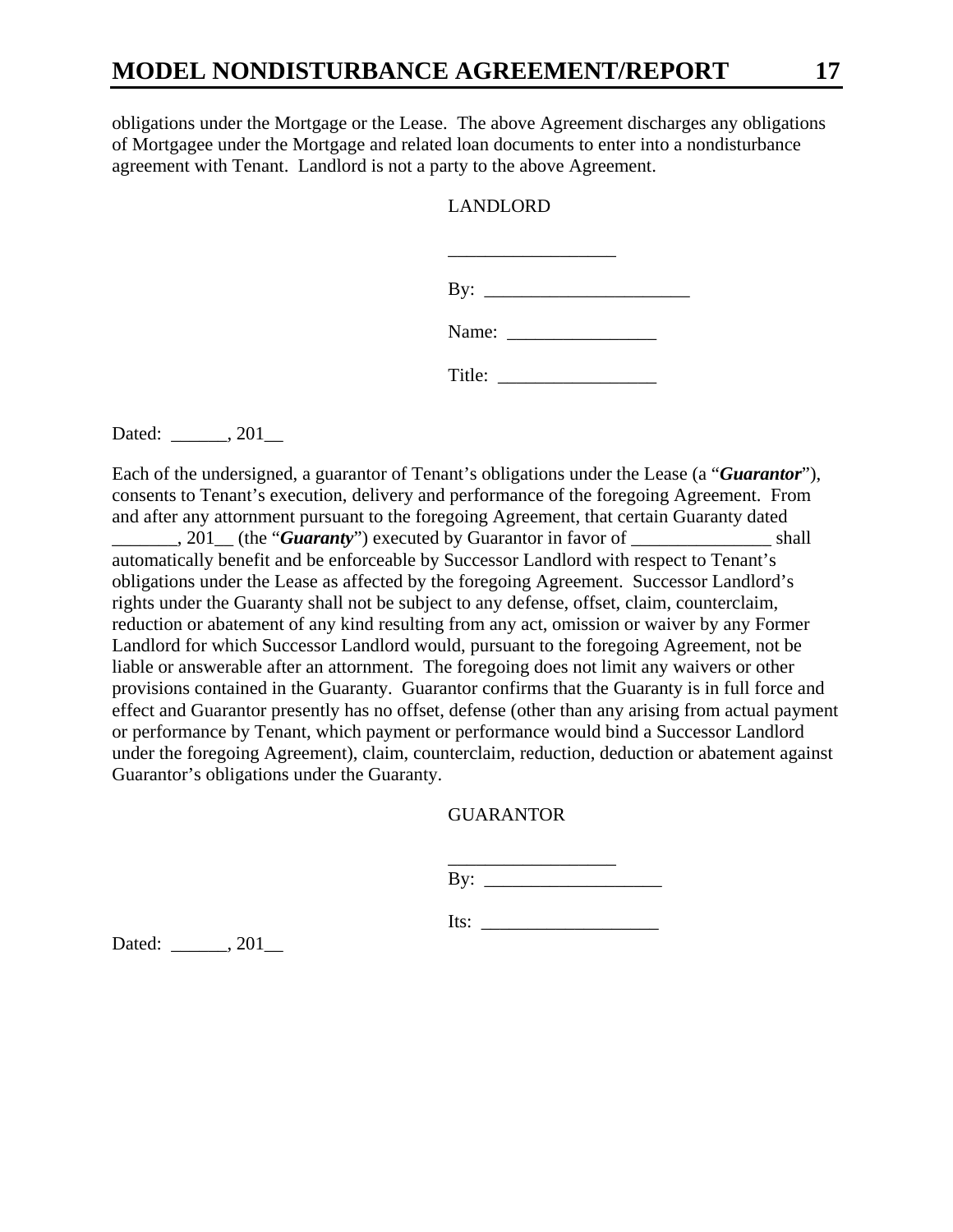Attachments:

Acknowledgments Schedule A—Description of Landlord's Premises Schedule B—Landlord's Construction-Related Obligations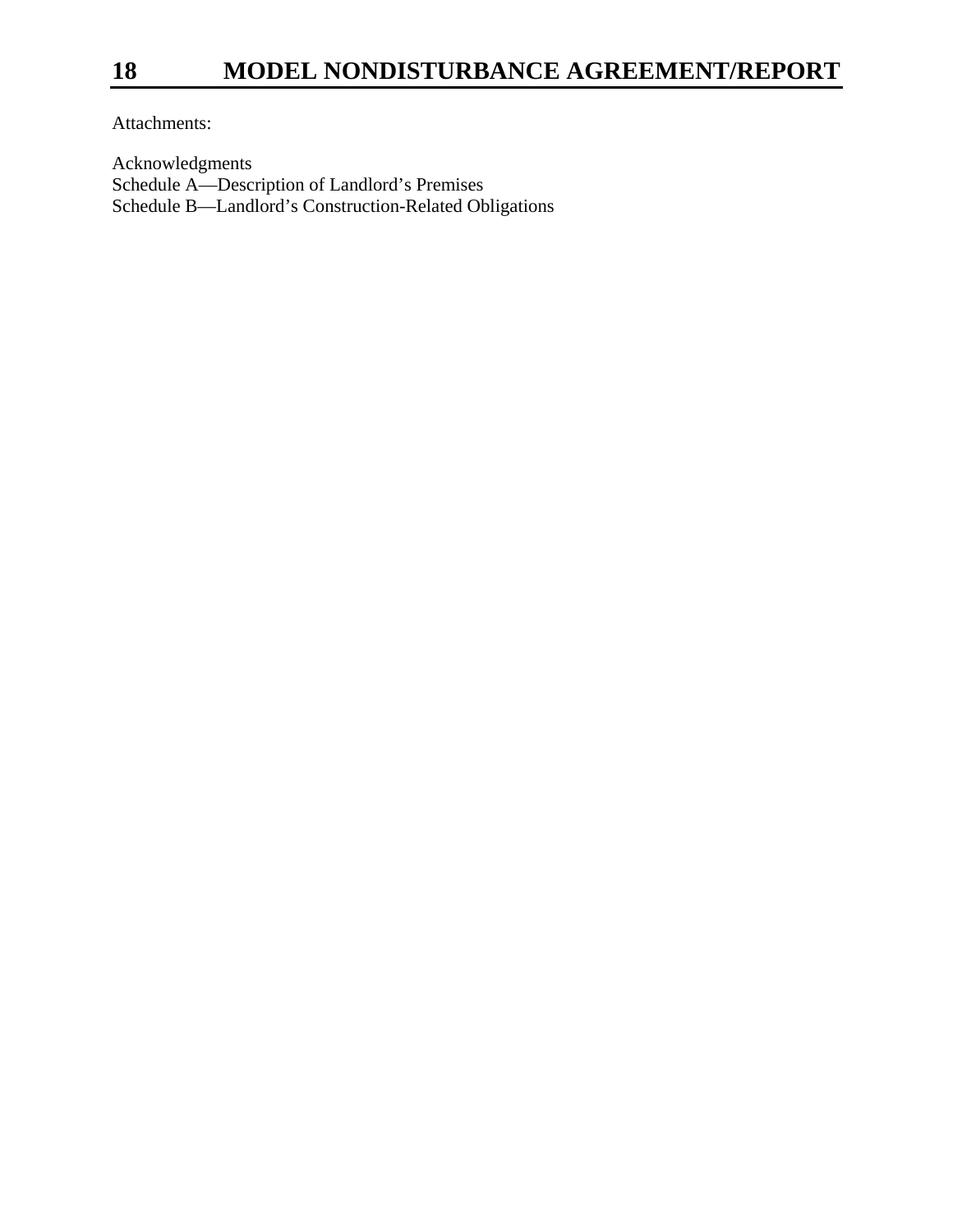#### **ACKNOWLEDGMENTS**

*[Individual General Partner]* 

STATE OF NEW YORK  $\qquad$  ) ) ss COUNTY OF \_\_\_\_\_\_\_ )

On the  $\_\_\_$  day of  $\_\_\_\_$ , 201 $\_\_\_\$  before me personally came  $\_\_\_\_\_\_\_\_$ , to me known, who, being by me duly sworn, did depose and say that  $(s)$ he resides at  $\qquad \qquad$ , that (s)he is a general partner of \_\_\_\_\_\_\_\_\_\_\_\_\_\_\_\_\_\_\_\_\_, the partnership named in the foregoing instrument; and that (s)he executed such instrument as the act and deed of, and on behalf of, said partnership.

Notary Public

*[Corporation]* 

STATE OF NEW YORK  $\qquad$  )

\_\_\_\_\_\_\_\_\_\_\_\_\_\_\_\_\_\_\_\_\_\_

) ss

COUNTY OF \_\_\_\_\_\_ )

On the  $\_\_\_$  day of  $\_\_\_\_$ , 201 $\_\_\_\$ , before me personally came  $\_\_\_\_\_\_\_\_\_$ , to me known, who, being by me duly sworn, did depose and say that (s)he resides at  $\blacksquare$ , that (s)he is the  $\blacksquare$ the corporation described in and which executed the foregoing instrument; and that (s)he signed h\_\_ name thereto by authority of the board of directors of said corporation.

Notary Public

\_\_\_\_\_\_\_\_\_\_\_\_\_\_\_\_\_\_\_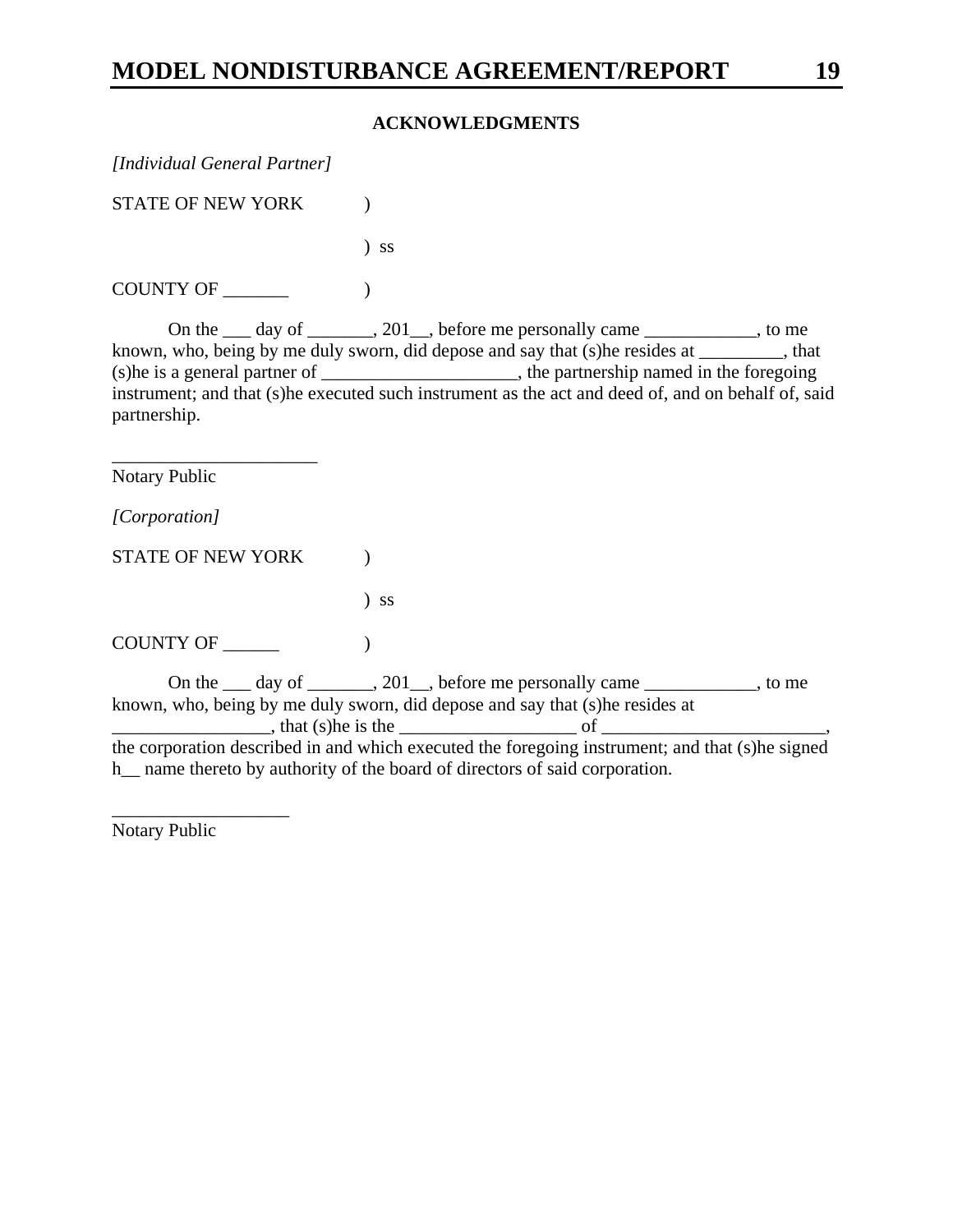*[Individual]* 

STATE OF NEW YORK  $\qquad \qquad$  )

) ss

COUNTY OF \_\_\_\_\_ )

On the  $\_\_$  day of  $\_\_\_$ , 201 $\_\_$ , before me personally came  $\_\_\_\_\_\_$ , to me known to be the individual described in and who executed the foregoing instrument, and acknowledged that (s)he executed the same.

\_\_\_\_\_\_\_\_\_\_\_\_\_\_\_\_\_\_\_ Notary Public

*[Corporate General Partner of Limited Partnership]* 

STATE OF NEW YORK  $\qquad$  )  $\sum_{i=1}^{n}$  ss COUNTY OF \_\_\_\_\_ )

On the  $\_\_\_$  day of  $\_\_\_\_$ , 201 $\_\_\_\$ , before me personally came  $\_\_\_\_\_\_\_\_$ , to me known, who, being by me duly sworn, did depose and say that (s) he resides at \_\_\_\_\_\_\_\_\_ that (s)he is the <u>next president of next president</u> of  $\frac{1}{\sqrt{1-\frac{1}{n}}}\$ , the corporation described in and which executed the foregoing instrument as general partner of \_\_\_\_\_\_\_\_\_\_\_\_, the limited partnership named in the foregoing instrument; that (s)he signed h\_ name thereto by authority of the board of directors of said corporation; and that (s)he executed such instrument as the act and deed of, and on behalf of, said limited partnership acting through its corporate general partner.

Notary Public

\_\_\_\_\_\_\_\_\_\_\_\_\_\_\_\_\_\_\_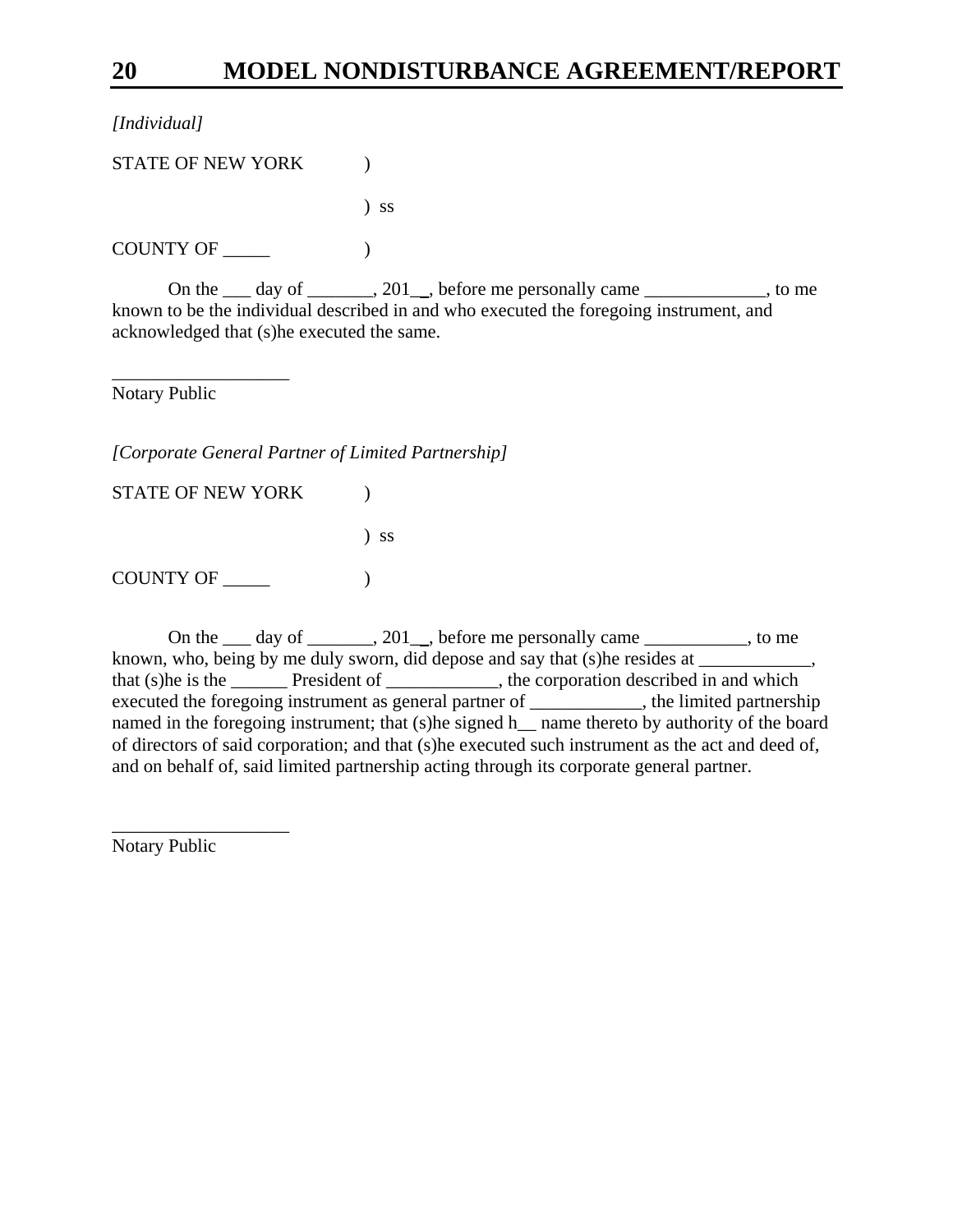# **Schedule A**

#### **Description of Landlord's Premises**

ALL THAT CERTAIN REAL PROPERTY lying, being and situated in the City of \_\_\_\_\_\_\_\_, County of \_\_\_\_\_\_\_, and State of New York, more particularly described as follows: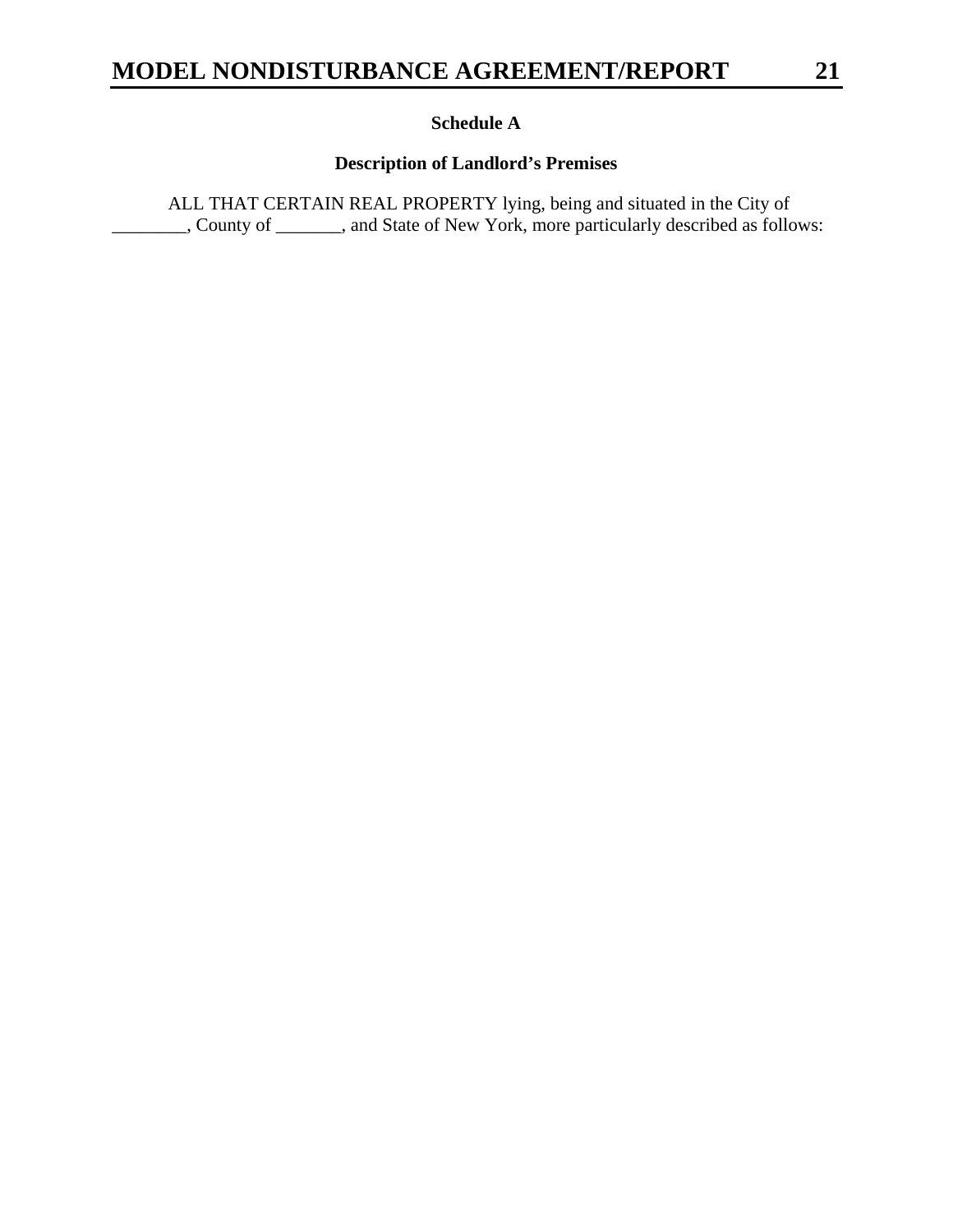# **Schedule B**

# **Construction-Related Obligations**

A. Construction-Related Obligations Remaining to Be Performed as of Effective Date.

[Summarize and Describe]

B. Successor Landlord's Construction-Related Obligations After Attornment.

[Negotiate and Describe]